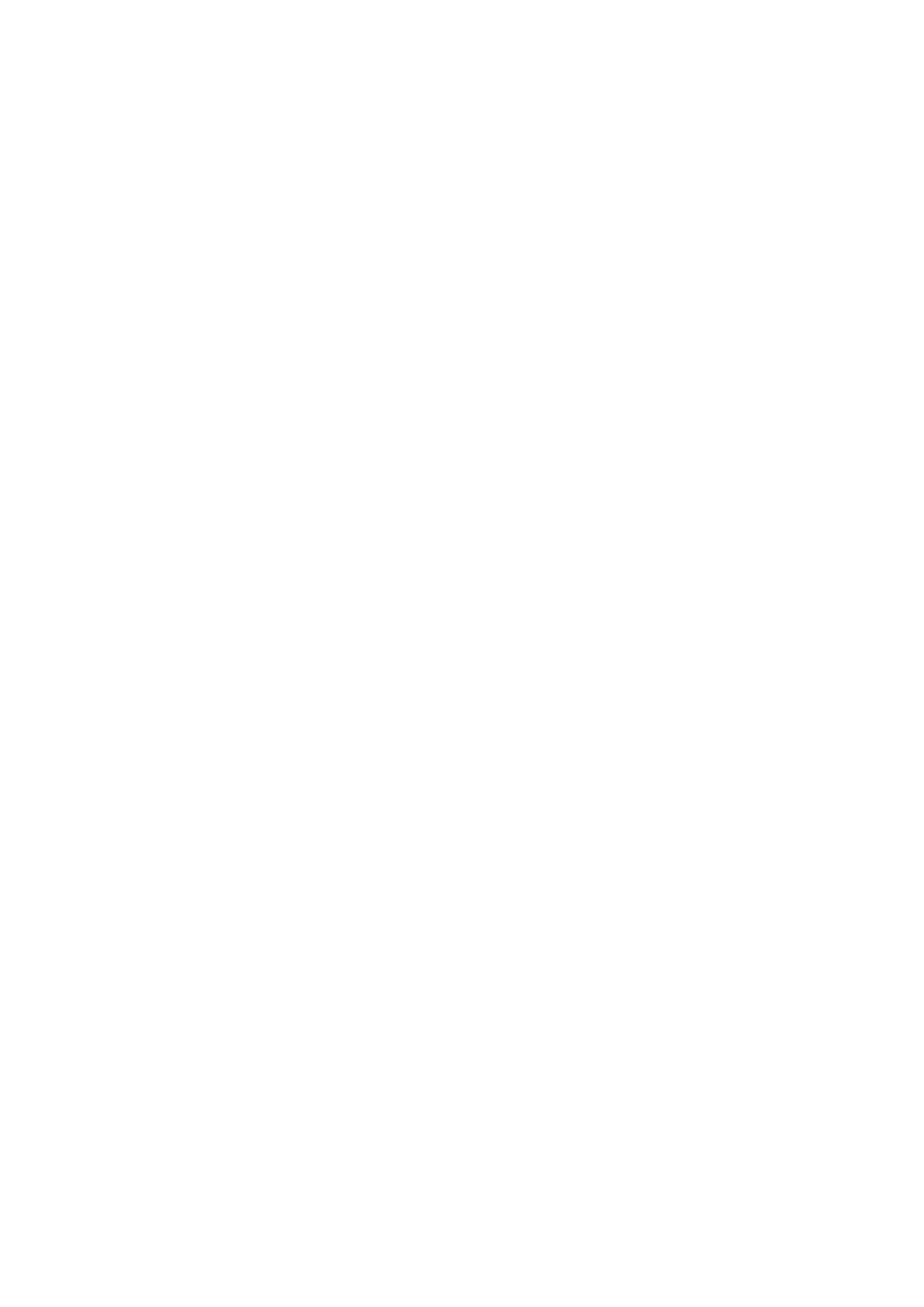I would like to dedicate this thesis to my loving parents . . .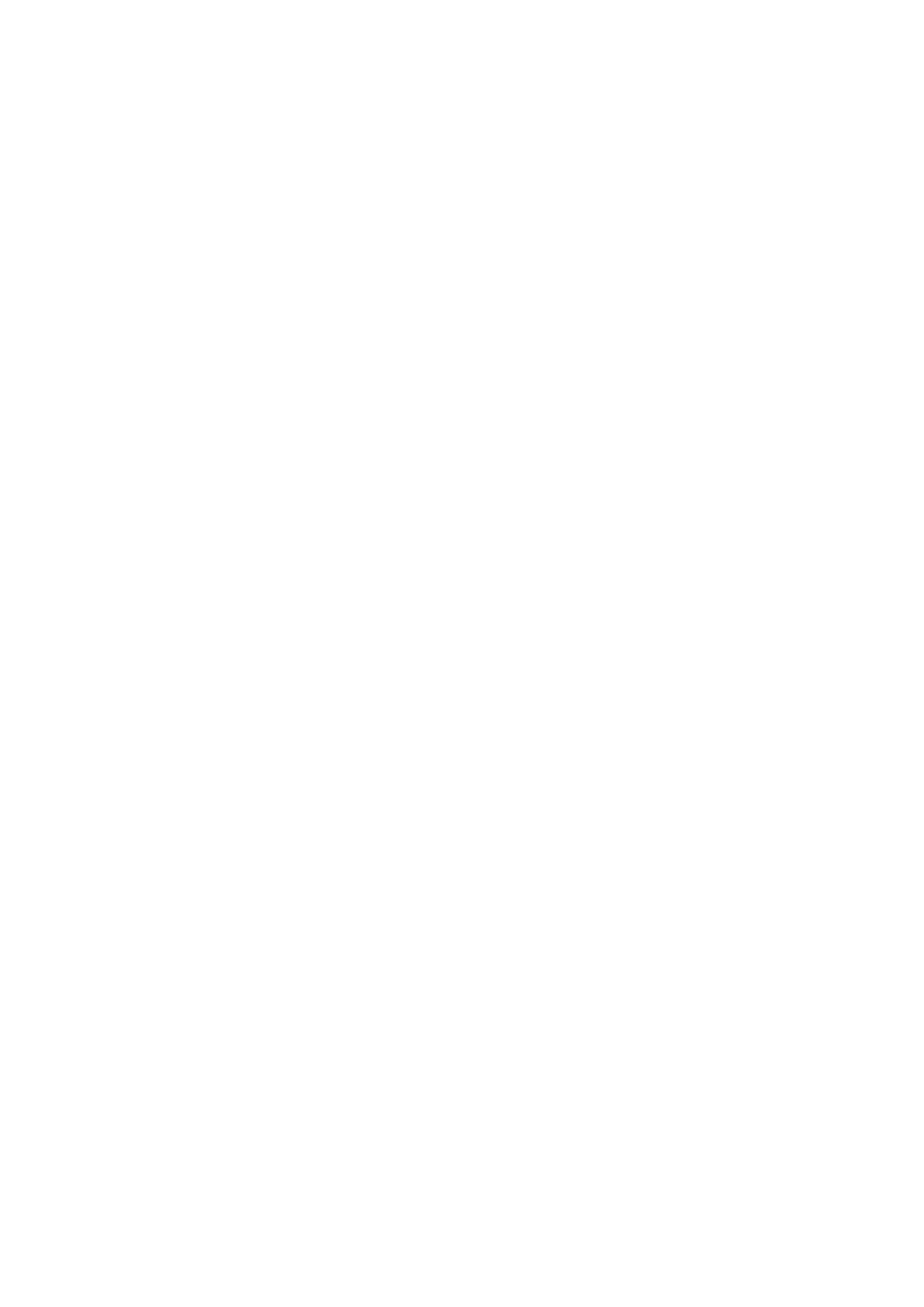#### **Declaration**

I hereby declare that except where specific reference is made to the work of others, the contents of this dissertation are original and have not been submitted in whole or in part for consideration for any other degree or qualification in this, or any other university. This dissertation is my own work and contains nothing which is the outcome of work done in collaboration with others, except as specified in the text and Acknowledgements. This dissertation contains fewer than 65,000 words including appendices, bibliography, footnotes, tables and equations and has fewer than 150 figures.

> Krishna Kumar May 2017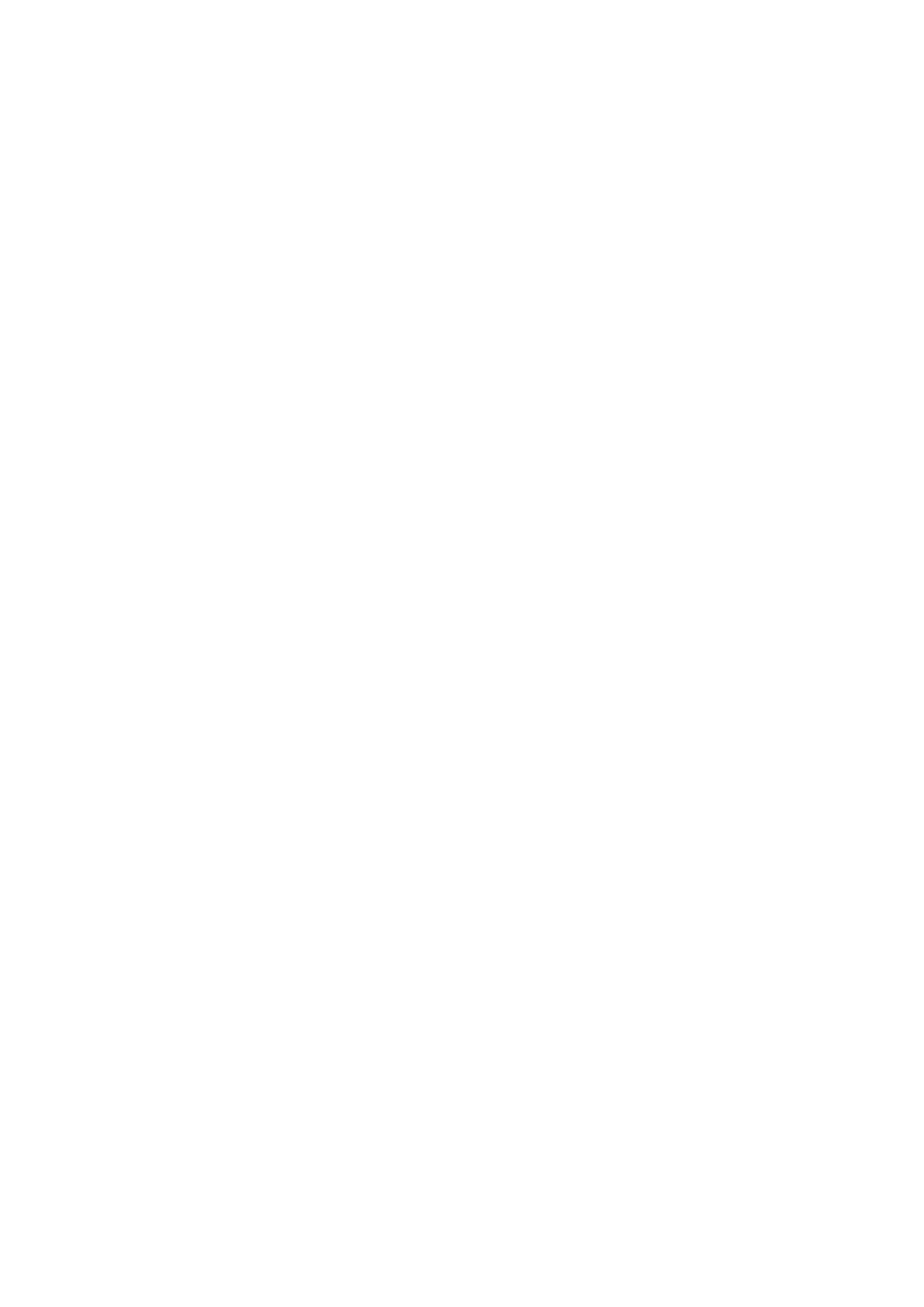## Acknowledgements

And I would like to acknowledge ...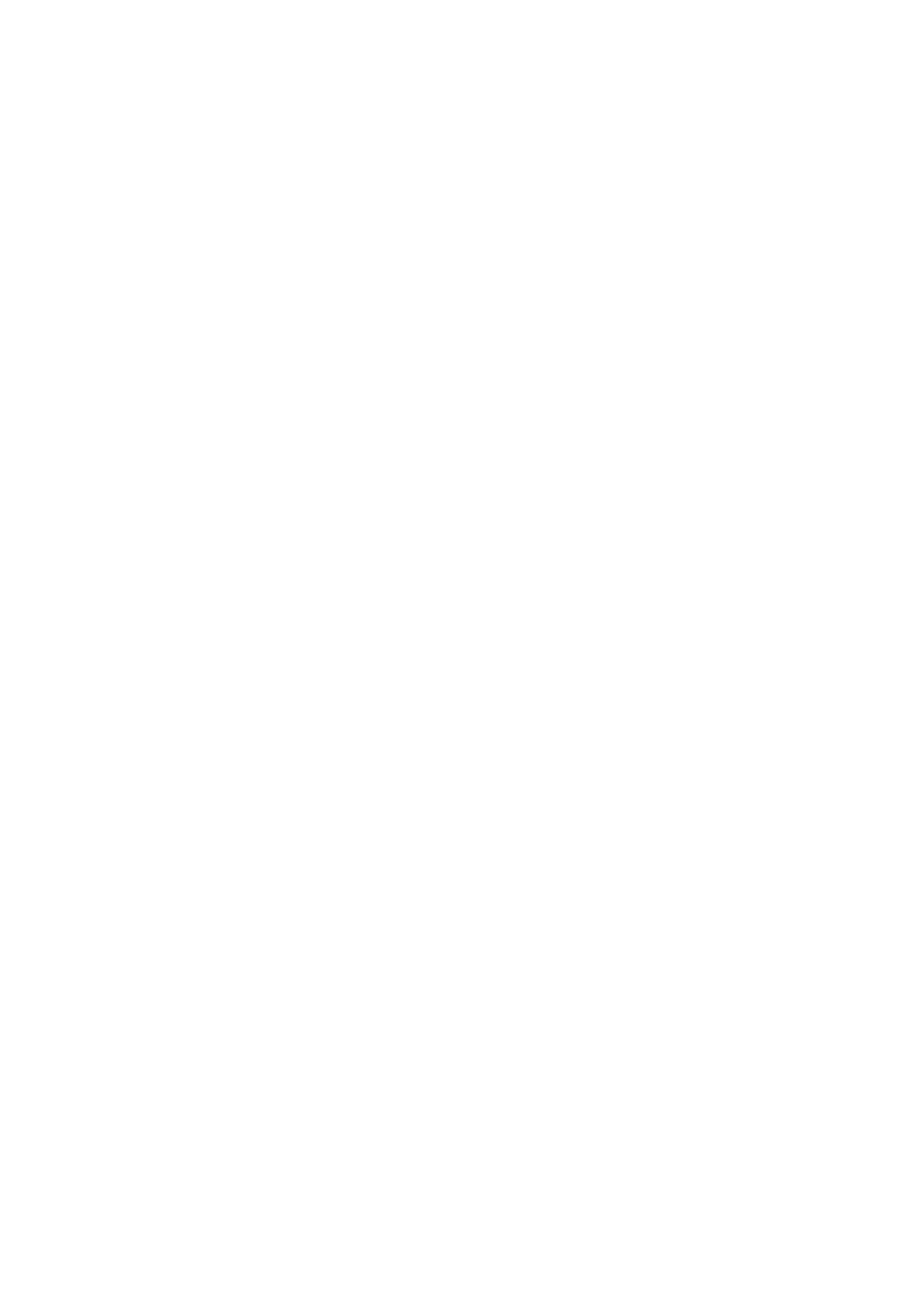## Abstract

This is where you write your abstract ...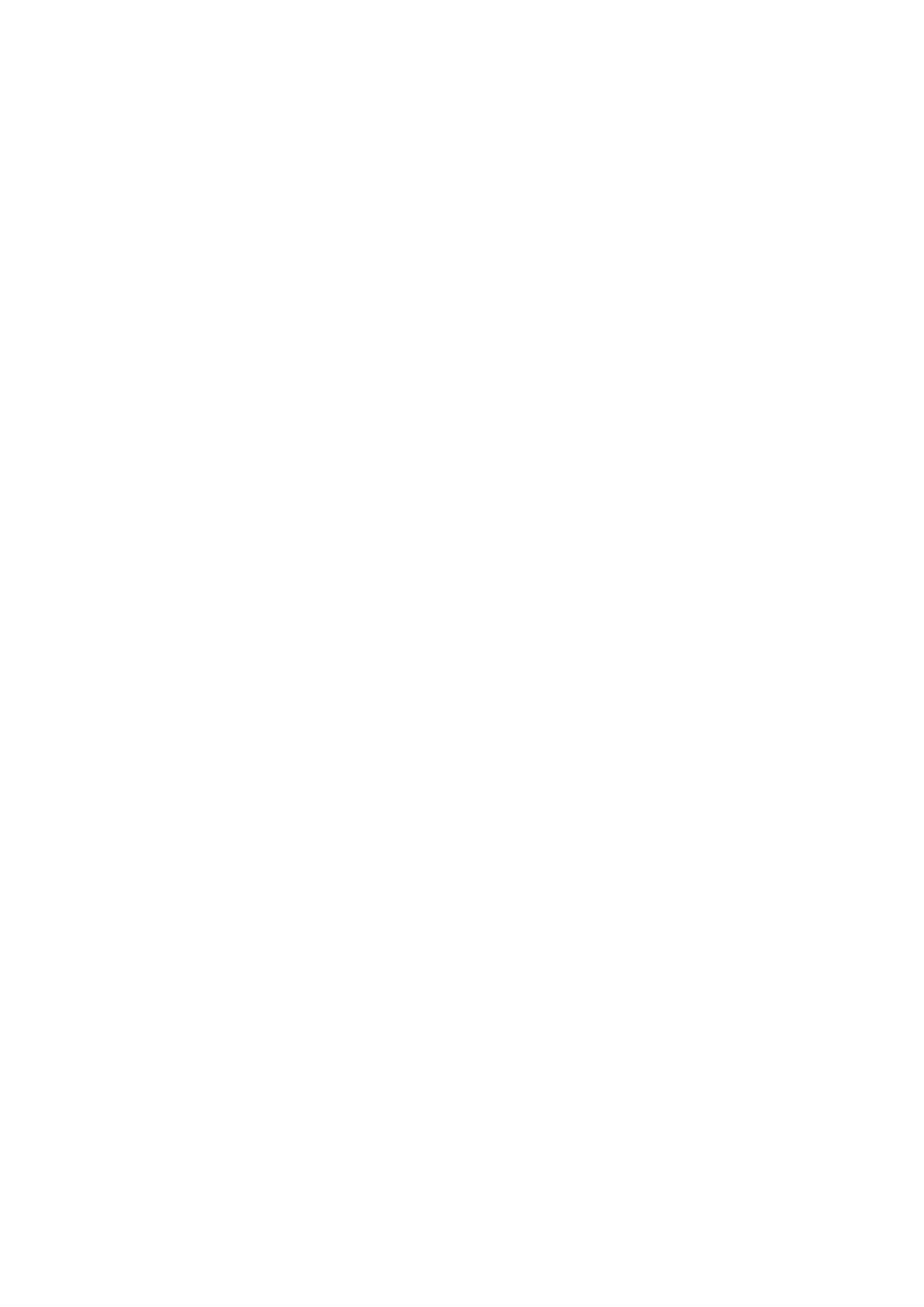# Table of contents

|                  | List of figures<br>xiii |                                                                                                 |              |  |  |
|------------------|-------------------------|-------------------------------------------------------------------------------------------------|--------------|--|--|
|                  | <b>List of tables</b>   |                                                                                                 | XV           |  |  |
|                  |                         | Nomenclature                                                                                    | xvii         |  |  |
| $\mathbf 1$      |                         | <b>Getting started</b>                                                                          | 1            |  |  |
|                  | 1.1                     |                                                                                                 | $\mathbf{1}$ |  |  |
|                  | 1.2                     | Why do we use loren ipsum? $\ldots \ldots \ldots \ldots \ldots \ldots \ldots \ldots$            | $\mathbf{1}$ |  |  |
|                  | 1.3                     |                                                                                                 | 2            |  |  |
| $\boldsymbol{2}$ |                         | My second chapter                                                                               | 5            |  |  |
|                  | 2.1                     |                                                                                                 | 5            |  |  |
| 3                |                         | My third chapter                                                                                | 11           |  |  |
|                  | 3.1                     |                                                                                                 | 11           |  |  |
|                  |                         | 3.1.1                                                                                           | 11           |  |  |
|                  |                         | Second subsection in the first section $\ldots \ldots \ldots \ldots \ldots$<br>3.1.2            | 11           |  |  |
|                  |                         | Third subsection in the first section $\ldots \ldots \ldots \ldots \ldots$<br>3.1.3             | 11           |  |  |
|                  | 3.2                     |                                                                                                 | 12           |  |  |
|                  | 3.3                     | The layout of formal tables $\dots \dots \dots \dots \dots \dots \dots \dots \dots \dots \dots$ | 12           |  |  |
|                  | <b>References</b>       |                                                                                                 | 15           |  |  |
|                  |                         | Appendix A How to install LATFX                                                                 | 17           |  |  |
|                  |                         | Appendix B Installing the CUED class file                                                       | 21           |  |  |
|                  | <b>Index</b><br>23      |                                                                                                 |              |  |  |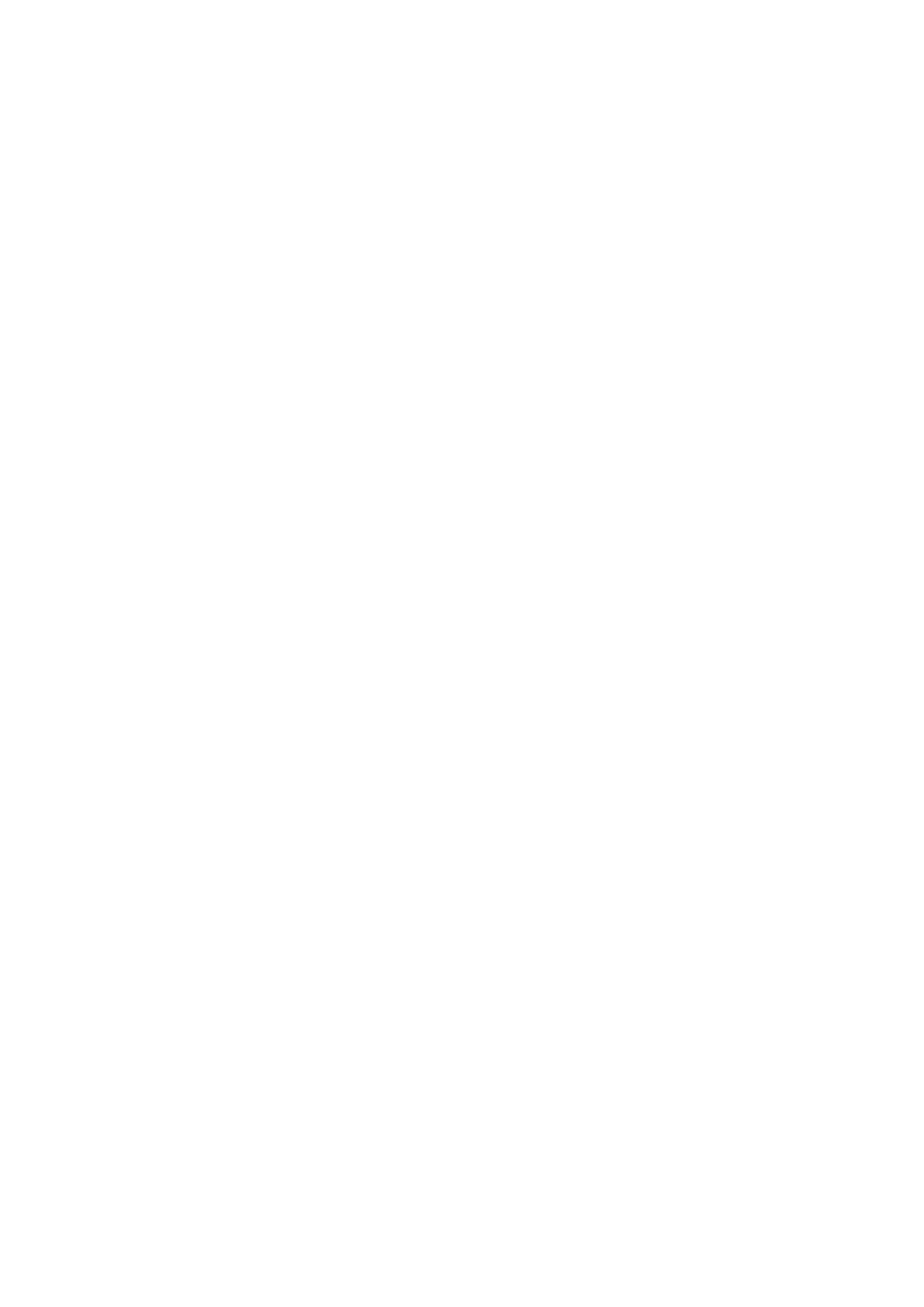# <span id="page-12-0"></span>List of figures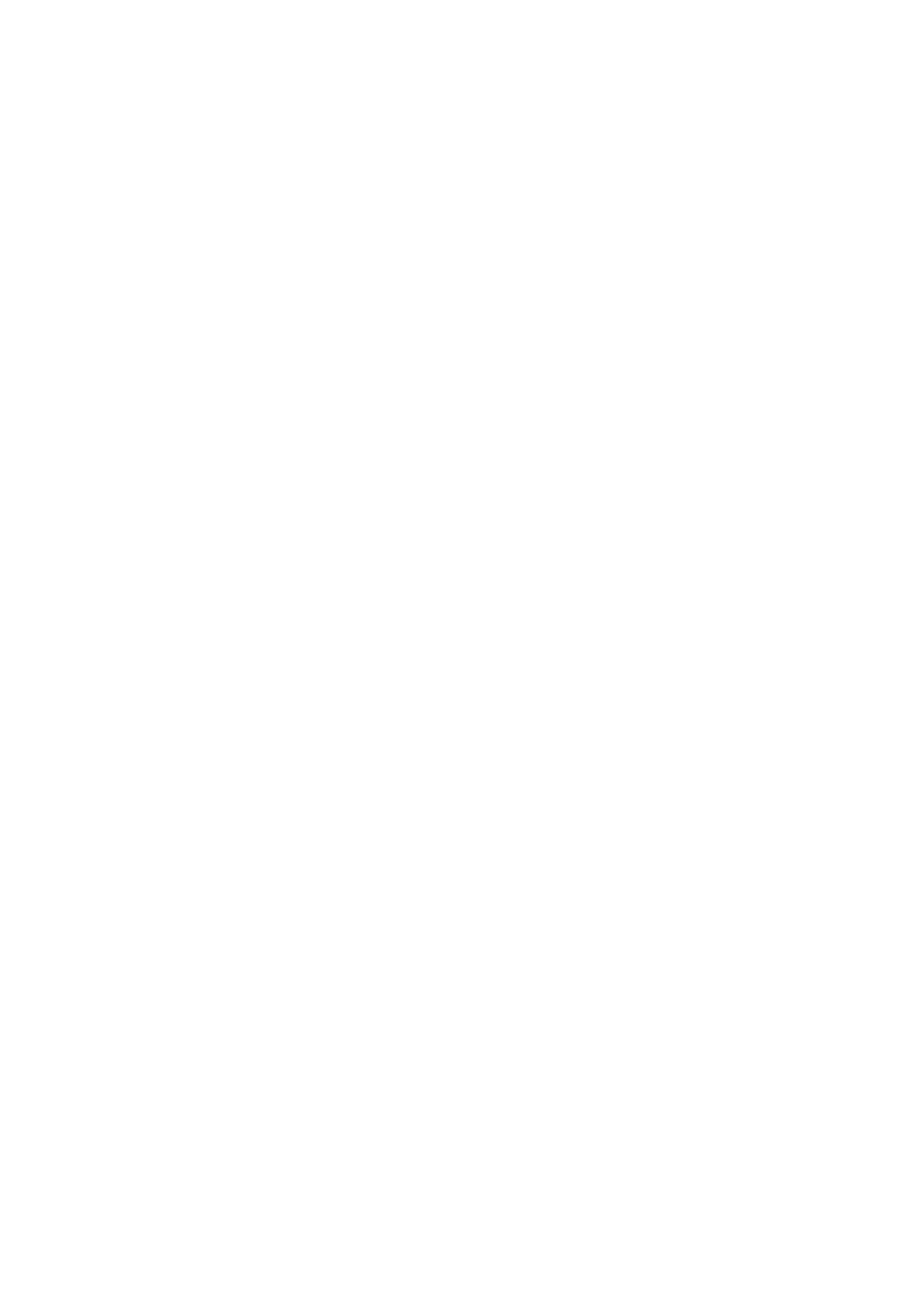# <span id="page-14-0"></span>List of tables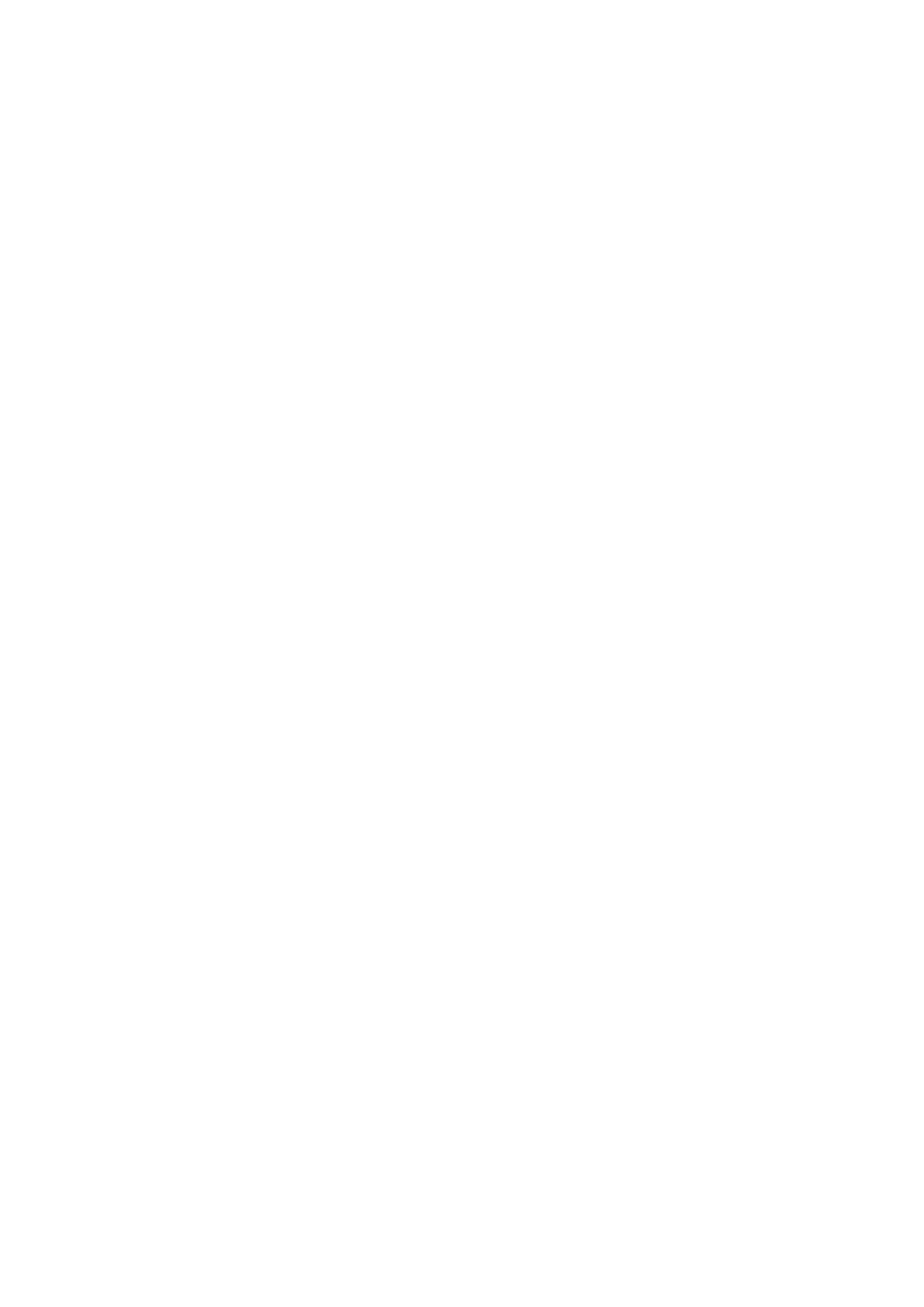## <span id="page-16-0"></span>Nomenclature

#### Roman Symbols

*F* complex function

#### Greek Symbols

- γ a simply closed curve on a complex plane
- *i* unit imaginary number  $\sqrt{-1}$

$$
\pi \qquad \simeq 3.14...
$$

#### **Superscripts**

*j* superscript index

#### **Subscripts**

- 0 subscript index
- crit Critical state

#### Other Symbols

 $\oint_{\gamma}$ integration around a curve  $\gamma$ 

#### Acronyms / Abbreviations

- ALU Arithmetic Logic Unit
- BEM Boundary Element Method
- CD Contact Dynamics
- CFD Computational Fluid Dynamics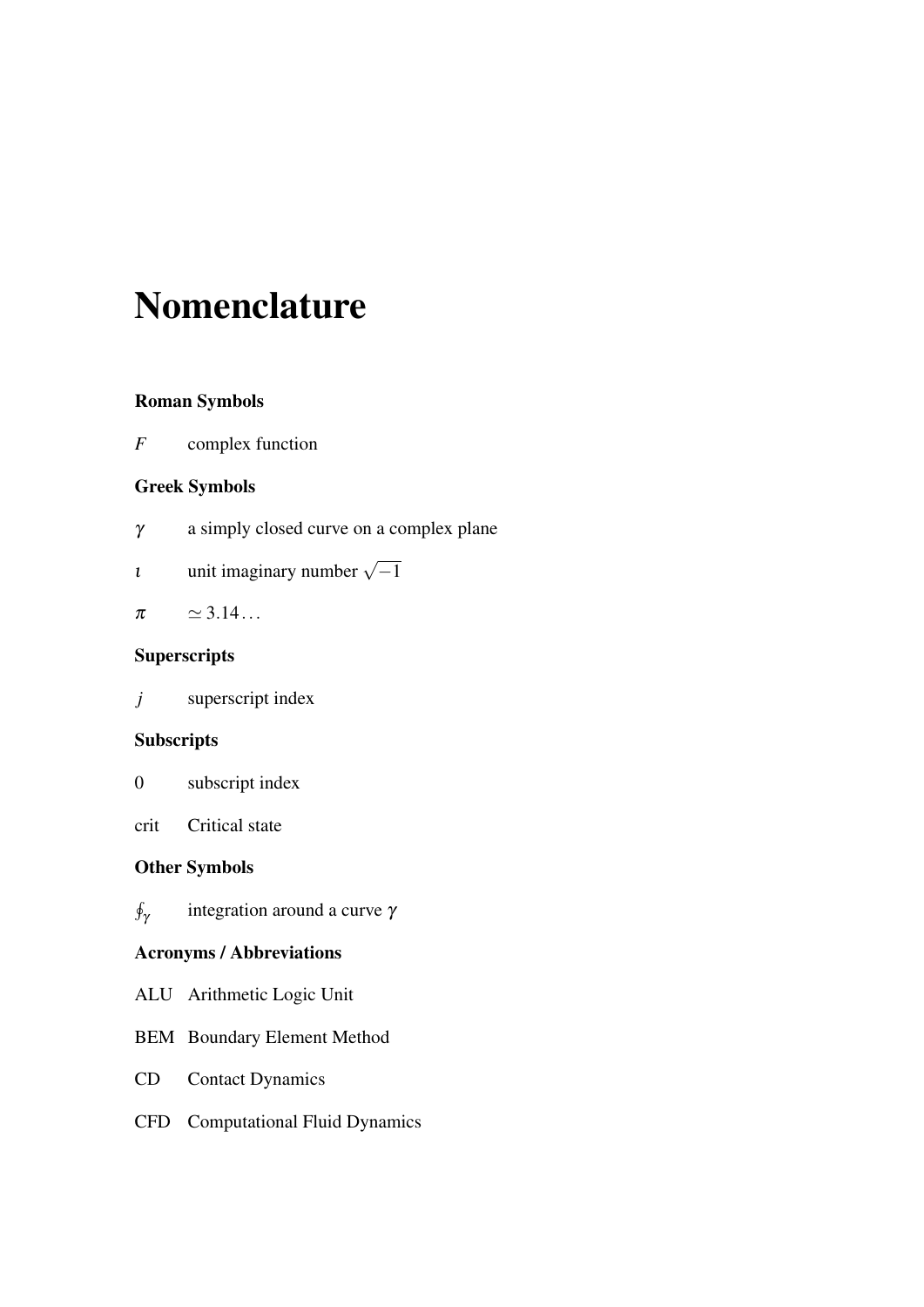| XVIII |                                      |
|-------|--------------------------------------|
|       |                                      |
|       | <i>CIF</i> Cauchy's Integral Formula |

- CK Carman Kozeny
- DEM Discrete Element Method
- DKT Draft Kiss Tumble
- DNS Direct Numerical Simulation
- EFG Element-Free Galerkin
- FEM Finite Element Method
- FLOP Floating Point Operations
- FPU Floating Point Unit
- FVM Finite Volume Method
- GPU Graphics Processing Unit
- LBM Lattice Boltzmann Method
- LES Large Eddy Simulation
- MPM Material Point Method
- MRT Multi-Relaxation Time
- PCI Peripheral Component Interconnect
- PFEM Particle Finite Element Method
- PIC Particle-in-cell
- PPC Particles per cell
- RVE Representative Elemental Volume
- SH Savage Hutter
- SM Streaming Multiprocessors
- USF Update Stress First
- USL Update Stress Last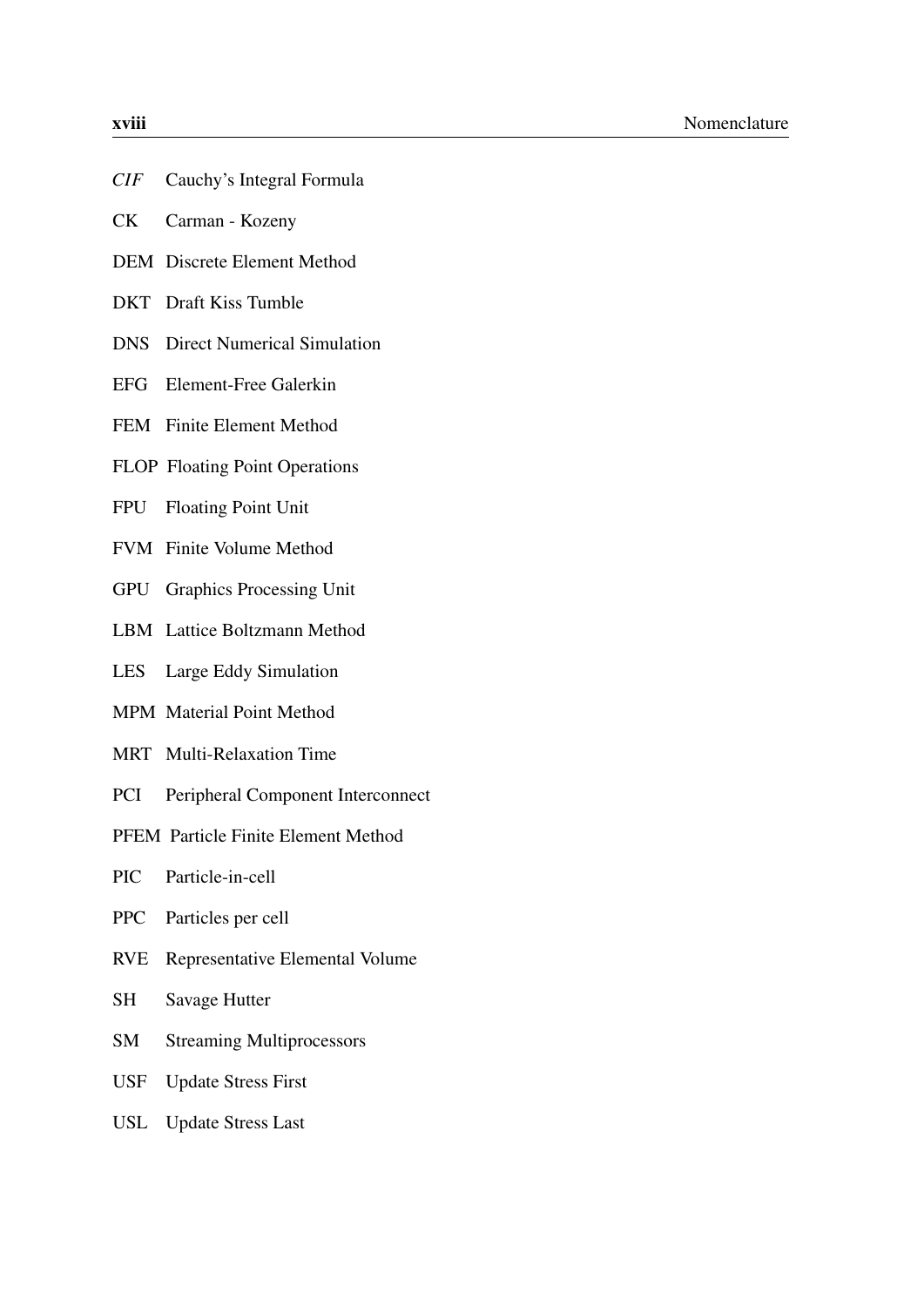## <span id="page-18-3"></span><span id="page-18-0"></span>Chapter 1

## Getting started

#### <span id="page-18-1"></span>1.1 What is loren ipsum? Title with math  $\sigma$

Lorem Ipsum is simply dummy text of the printing and typesetting industry (see Section [1.3\)](#page-19-0). Lorem Ipsum [\[3\]](#page-32-1) has been the industry's standard dummy text ever since the 1500s, when an unknown printer took a galley of type and scrambled it to make a type specimen book. It has survived not only five centuries, but also the leap into electronic typesetting, remaining essentially unchanged. It was popularised in the 1960s with the release of Letraset sheets containing Lorem Ipsum passages, and more recently with desktop publishing software like Aldus PageMaker including versions of Lorem Ipsum [\[1,](#page-32-2) [4,](#page-32-3) [5\]](#page-32-4).

The most famous equation in the world:  $E^2 = (m_0c^2)^2 + (pc)^2$ , which is known as the energy-mass-momentum relation as an in-line equation.

A *EIFX class file* is a file, which holds style information for a particular LATEX.

*CIF*: 
$$
F_0^j(a) = \frac{1}{2\pi i} \oint_\gamma \frac{F_0^j(z)}{z-a} dz
$$
 (1.1)

#### <span id="page-18-2"></span>1.2 Why do we use loren ipsum?

It is a long established fact that a reader will be distracted by the readable content of a page when looking at its layout. The point of using Lorem Ipsum is that it has a more-or-less normal distribution of letters, as opposed to using 'Content here, content here', making it look like readable English. Many desktop publishing packages and web page editors now use Lorem Ipsum as their default model text, and a search for 'lorem ipsum' will uncover many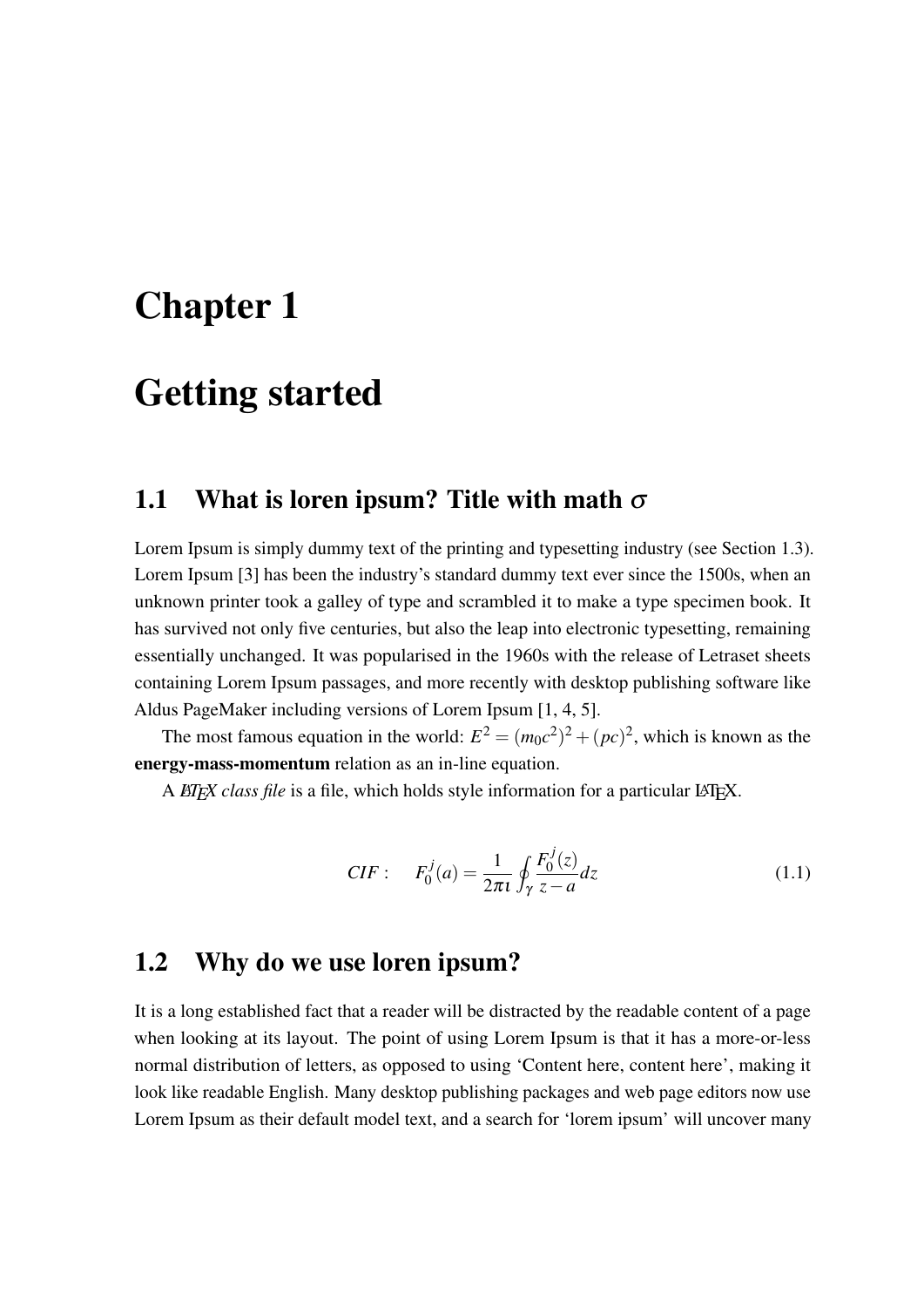web sites still in their infancy. Various versions have evolved over the years, sometimes by accident, sometimes on purpose (injected humour and the like).

#### <span id="page-19-0"></span>1.3 Where does it come from?

Contrary to popular belief, Lorem Ipsum is not simply random text. It has roots in a piece of classical Latin literature from 45 BC, making it over 2000 years old. Richard McClintock, a Latin professor at Hampden-Sydney College in Virginia, looked up one of the more obscure Latin words, consectetur, from a Lorem Ipsum passage, and going through the cites of the word in classical literature, discovered the undoubtable source. Lorem Ipsum comes from sections 1.10.32 and 1.10.33 of "de Finibus Bonorum et Malorum" (The Extremes of Good and Evil) by Cicero, written in 45 BC. This book is a treatise on the theory of ethics, very popular during the Renaissance. The first line of Lorem Ipsum, "Lorem ipsum dolor sit amet..", comes from a line in section 1.10.32.

The standard chunk of Lorem Ipsum used since the 1500s is reproduced below for those interested. Sections 1.10.32 and 1.10.33 from "de Finibus Bonorum et Malorum" by Cicero are also reproduced in their exact original form, accompanied by English versions from the 1914 translation by H. Rackham

"Lorem ipsum dolor sit amet, consectetur adipisicing elit, sed do eiusmod tempor incididunt ut labore et dolore magna aliqua. Ut enim ad minim veniam, quis nostrud exercitation ullamco laboris nisi ut aliquip ex ea commodo consequat. Duis aute irure dolor in reprehenderit in voluptate velit esse cillum dolore eu fugiat nulla pariatur. Excepteur sint occaecat cupidatat non proident, sunt in culpa qui officia deserunt mollit anim id est laborum."

Section 1.10.32 of "de Finibus Bonorum et Malorum", written by Cicero in 45 BC: "Sed ut perspiciatis unde omnis iste natus error sit voluptatem accusantium doloremque laudantium, totam rem aperiam, eaque ipsa quae ab illo inventore veritatis et quasi architecto beatae vitae dicta sunt explicabo. Nemo enim ipsam voluptatem quia voluptas sit aspernatur aut odit aut fugit, sed quia consequuntur magni dolores eos qui ratione voluptatem sequi nesciunt. Neque porro quisquam est, qui dolorem ipsum quia dolor sit amet, consectetur, adipisci velit, sed quia non numquam eius modi tempora incidunt ut labore et dolore magnam aliquam quaerat voluptatem. Ut enim ad minima veniam, quis nostrum exercitationem ullam corporis suscipit laboriosam, nisi ut aliquid ex ea commodi consequatur? Quis autem vel eum iure reprehenderit qui in ea voluptate velit esse quam nihil molestiae consequatur, vel illum qui dolorem eum fugiat quo voluptas nulla pariatur?"

1914 translation by H. Rackham: "But I must explain to you how all this mistaken idea of denouncing pleasure and praising pain was born and I will give you a complete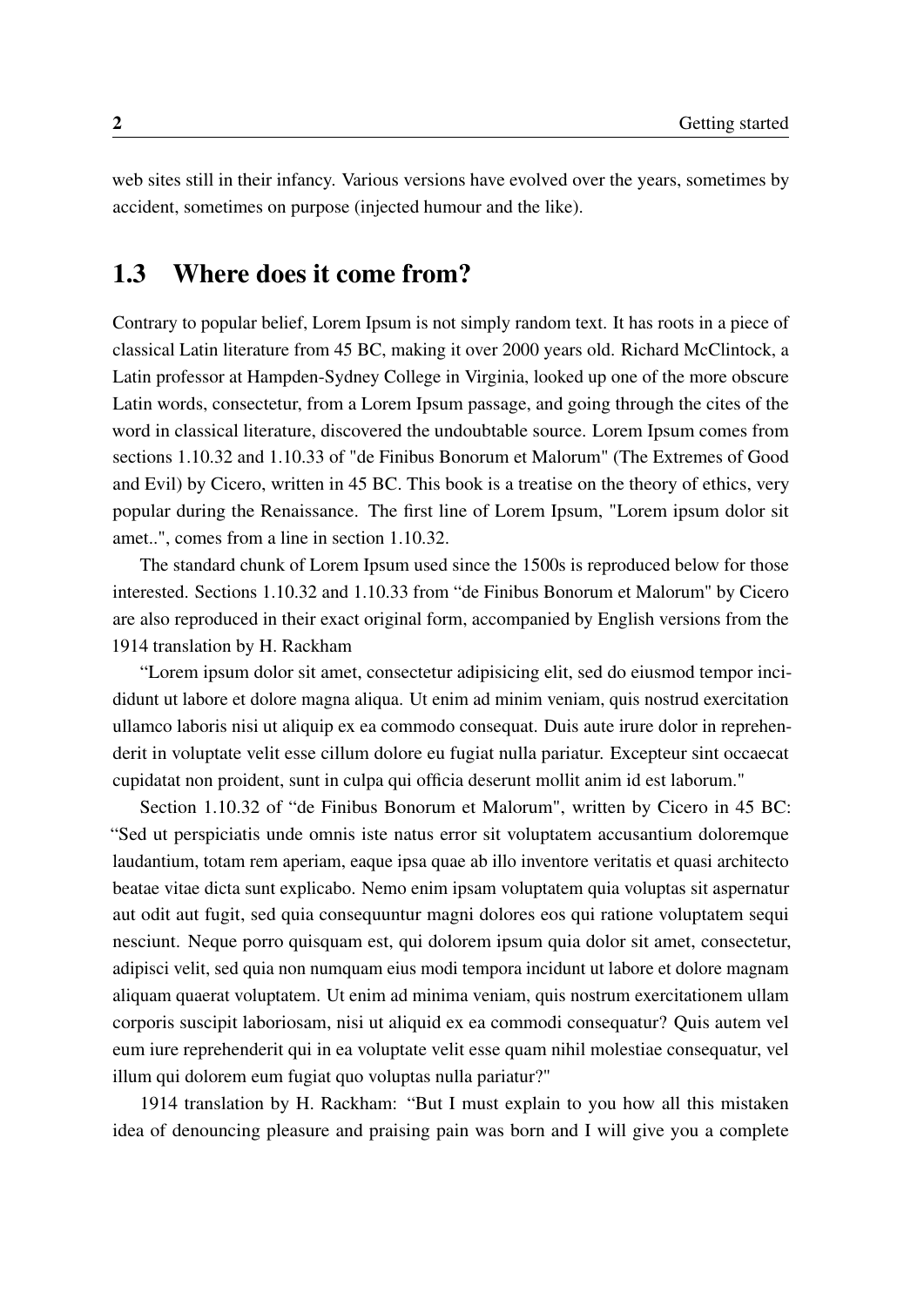account of the system, and expound the actual teachings of the great explorer of the truth, the master-builder of human happiness. No one rejects, dislikes, or avoids pleasure itself, because it is pleasure, but because those who do not know how to pursue pleasure rationally encounter consequences that are extremely painful. Nor again is there anyone who loves or pursues or desires to obtain pain of itself, because it is pain, but because occasionally circumstances occur in which toil and pain can procure him some great pleasure. To take a trivial example, which of us ever undertakes laborious physical exercise, except to obtain some advantage from it? But who has any right to find fault with a man who chooses to enjoy a pleasure that has no annoying consequences, or one who avoids a pain that produces no resultant pleasure?"

Section 1.10.33 of "de Finibus Bonorum et Malorum", written by Cicero in 45 BC: "At vero eos et accusamus et iusto odio dignissimos ducimus qui blanditiis praesentium voluptatum deleniti atque corrupti quos dolores et quas molestias excepturi sint occaecati cupiditate non provident, similique sunt in culpa qui officia deserunt mollitia animi, id est laborum et dolorum fuga. Et harum quidem rerum facilis est et expedita distinctio. Nam libero tempore, cum soluta nobis est eligendi optio cumque nihil impedit quo minus id quod maxime placeat facere possimus, omnis voluptas assumenda est, omnis dolor repellendus. Temporibus autem quibusdam et aut officiis debitis aut rerum necessitatibus saepe eveniet ut et voluptates repudiandae sint et molestiae non recusandae. Itaque earum rerum hic tenetur a sapiente delectus, ut aut reiciendis voluptatibus maiores alias consequatur aut perferendis doloribus asperiores repellat."

1914 translation by H. Rackham: "On the other hand, we denounce with righteous indignation and dislike men who are so beguiled and demoralized by the charms of pleasure of the moment, so blinded by desire, that they cannot foresee the pain and trouble that are bound to ensue; and equal blame belongs to those who fail in their duty through weakness of will, which is the same as saying through shrinking from toil and pain. These cases are perfectly simple and easy to distinguish. In a free hour, when our power of choice is untrammelled and when nothing prevents our being able to do what we like best, every pleasure is to be welcomed and every pain avoided. But in certain circumstances and owing to the claims of duty or the obligations of business it will frequently occur that pleasures have to be repudiated and annoyances accepted. The wise man therefore always holds in these matters to this principle of selection: he rejects pleasures to secure other greater pleasures, or else he endures pains to avoid worse pains."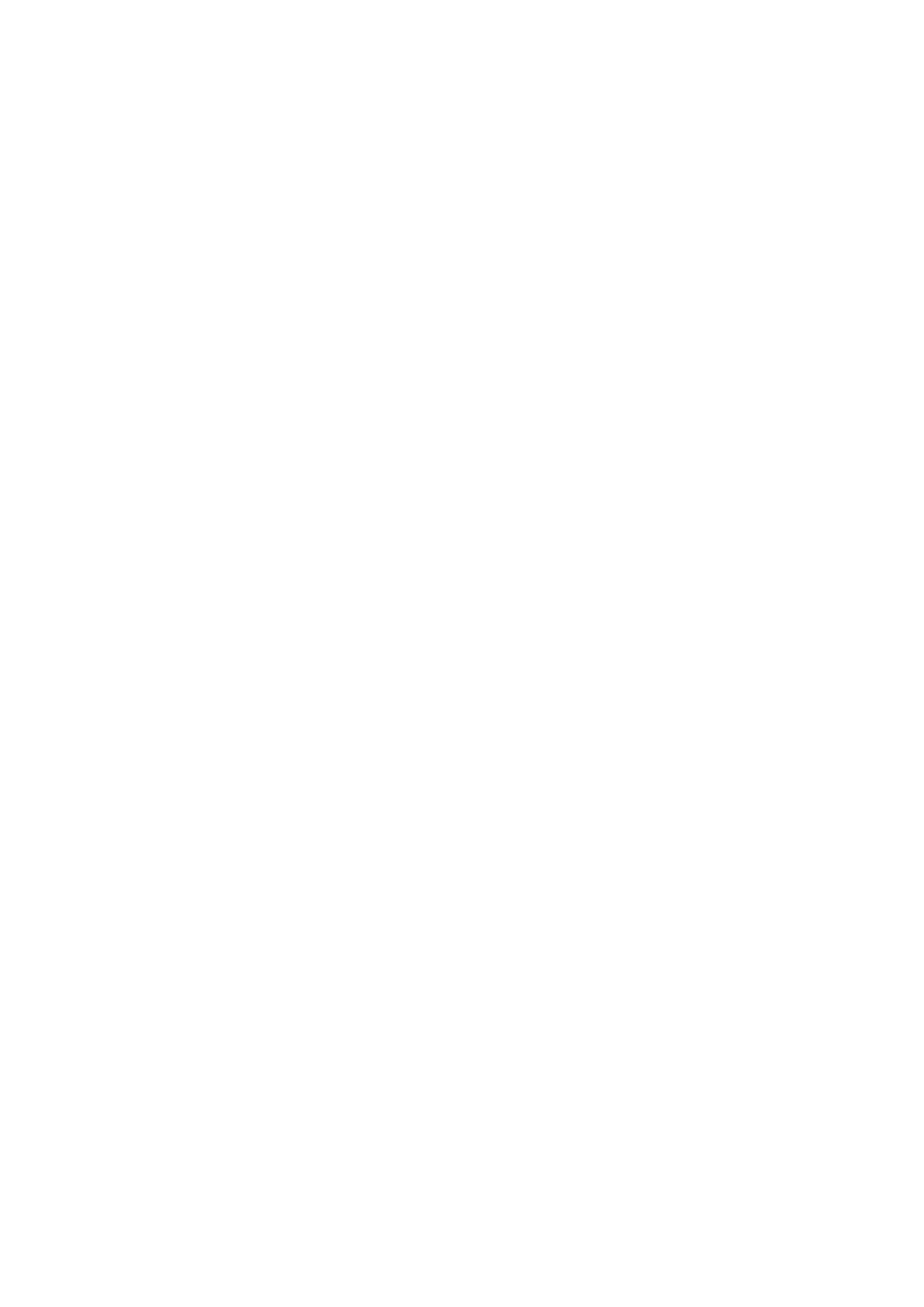## <span id="page-22-0"></span>Chapter 2

## My second chapter

#### <span id="page-22-1"></span>2.1 Reasonably long section title

I'm going to randomly include a picture Figure [2.1.](#page-23-0)

If you have trouble viewing this document contact Krishna at: [kks32@cam.ac.uk](mailto:kks32@cam.ac.uk) or raise an issue at <https://github.com/kks32/phd-thesis-template/>

#### Enumeration

Lorem ipsum dolor sit amet, consectetur adipiscing elit. Sed vitae laoreet lectus. Donec lacus quam, malesuada ut erat vel, consectetur eleifend tellus. Aliquam non feugiat lacus. Interdum et malesuada fames ac ante ipsum primis in faucibus. Quisque a dolor sit amet dui malesuada malesuada id ac metus. Phasellus posuere egestas mauris, sed porta arcu vulputate ut. Donec arcu erat, ultrices et nisl ut, ultricies facilisis urna. Quisque iaculis, lorem non maximus pretium, dui eros auctor quam, sed sodales libero felis vel orci. Aliquam neque nunc, elementum id accumsan eu, varius eu enim. Aliquam blandit ante et ligula tempor pharetra. Donec molestie porttitor commodo. Integer rutrum turpis ac erat tristique cursus. Sed venenatis urna vel tempus venenatis. Nam eu rhoncus eros, et condimentum elit. Quisque risus turpis, aliquam eget euismod id, gravida in odio. Nunc elementum nibh risus, ut faucibus mauris molestie eu. Vivamus quis nunc nec nisl vulputate fringilla. Duis tempus libero ac justo laoreet tincidunt. Fusce sagittis gravida magna, pharetra venenatis mauris semper at. Nullam eleifend felis a elementum sagittis. In vel turpis eu metus euismod tempus eget sit amet tortor. Donec eu rhoncus libero, quis iaculis lectus. Aliquam erat volutpat. Proin id ullamcorper tortor. Fusce vestibulum a enim non volutpat. Nam ut interdum nulla. Proin lacinia felis malesuada arcu aliquet fringilla. Aliquam condimentum, tellus eget maximus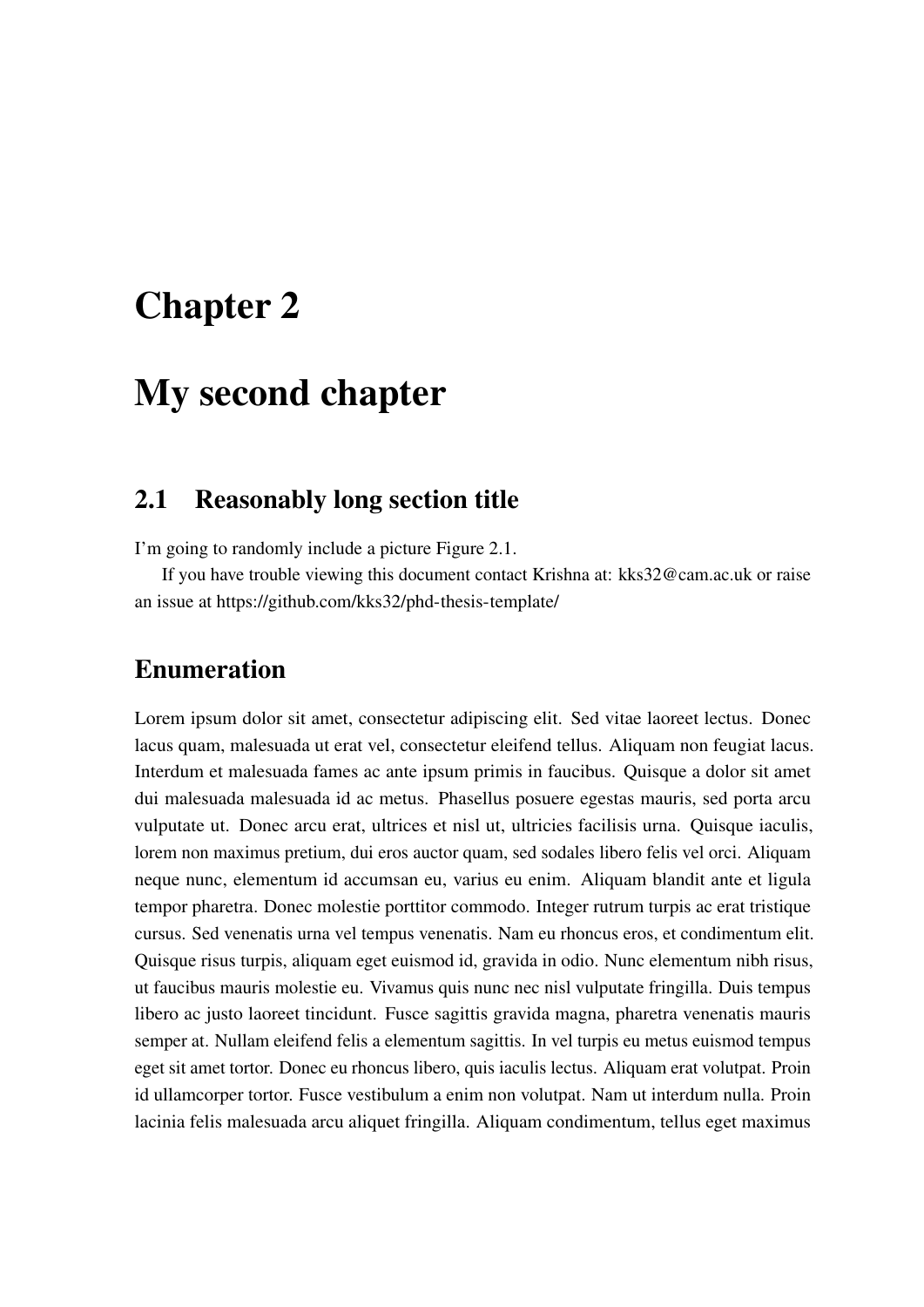<span id="page-23-0"></span>

Fig. 2.1 This is just a long figure caption for the minion in Despicable Me from Pixar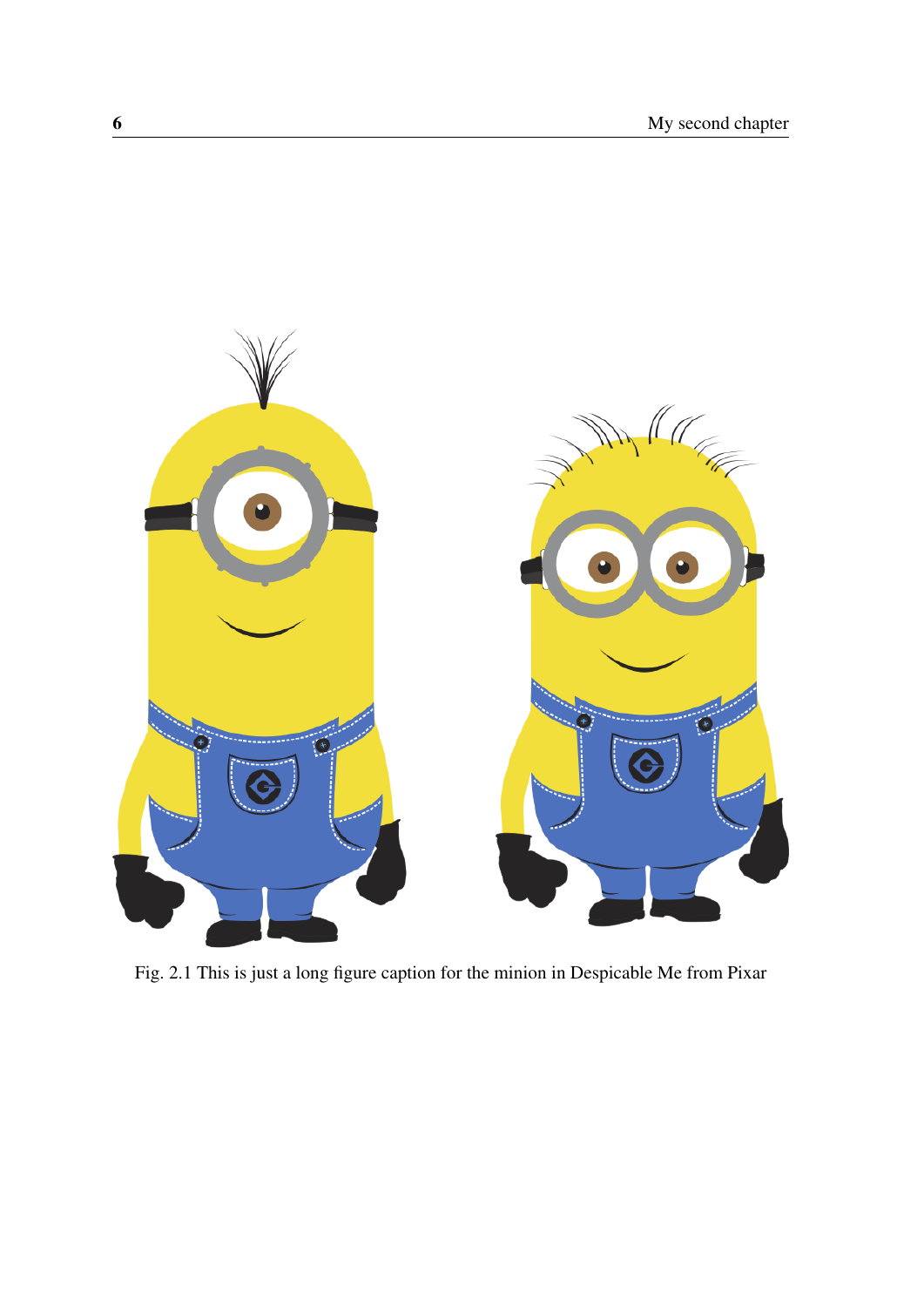porttitor, quam sem luctus massa, eu fermentum arcu diam ac massa. Praesent ut quam id leo molestie rhoncus. Praesent nec odio eget turpis bibendum eleifend non sit amet mi. Curabitur placerat finibus velit, eu ultricies risus imperdiet ut. Suspendisse lorem orci, luctus porta eros a, commodo maximus nisi.

Nunc et dolor diam. Phasellus eu justo vitae diam vehicula tristique. Vestibulum vulputate cursus turpis nec commodo. Etiam elementum sit amet erat et pellentesque. In eu augue sed tortor mollis tincidunt. Mauris eros dui, sagittis vestibulum vestibulum vitae, molestie a velit. Donec non felis ut velit aliquam convallis sit amet sit amet velit. Aliquam vulputate, elit in lacinia lacinia, odio lacus consectetur quam, sit amet facilisis mi justo id magna. Curabitur aliquet pulvinar eros. Cras metus enim, tristique ut magna a, interdum egestas nibh. Aenean lorem odio, varius a sollicitudin non, cursus a odio. Vestibulum ante ipsum primis in faucibus orci luctus et ultrices posuere cubilia Curae;

- 1. The first topic is dull
- 2. The second topic is duller
	- (a) The first subtopic is silly
	- (b) The second subtopic is stupid
- 3. The third topic is the dullest

Morbi bibendum est aliquam, hendrerit dolor ac, pretium sem. Nunc molestie, dui in euismod finibus, nunc enim viverra enim, eu mattis mi metus id libero. Cras sed accumsan justo, ut volutpat ipsum. Nam faucibus auctor molestie. Morbi sit amet eros a justo pretium aliquet. Maecenas tempor risus sit amet tincidunt tincidunt. Curabitur dapibus gravida gravida. Vivamus porta ullamcorper nisi eu molestie. Ut pretium nisl eu facilisis tempor. Nulla rutrum tincidunt justo, id placerat lacus laoreet et. Sed cursus lobortis vehicula. Donec sed tortor et est cursus pellentesque sit amet sed velit. Proin efficitur posuere felis, porta auctor nunc. Etiam non porta risus. Pellentesque lacinia eros at ante iaculis, sed aliquet ipsum volutpat. Suspendisse potenti.

Ut ultrices lectus sed sagittis varius. Nulla facilisi. Nullam tortor sem, placerat nec condimentum eu, tristique eget ex. Nullam pretium tellus ut nibh accumsan elementum. Aliquam posuere gravida tellus, id imperdiet nulla rutrum imperdiet. Nulla pretium ullamcorper quam, non iaculis orci consectetur eget. Curabitur non laoreet nisl. Maecenas lacinia, lorem vel tincidunt cursus, odio lorem aliquet est, gravida auctor arcu urna id enim. Morbi accumsan bibendum ipsum, ut maximus dui placerat vitae. Nullam pretium ac tortor nec venenatis. Nunc non aliquet neque.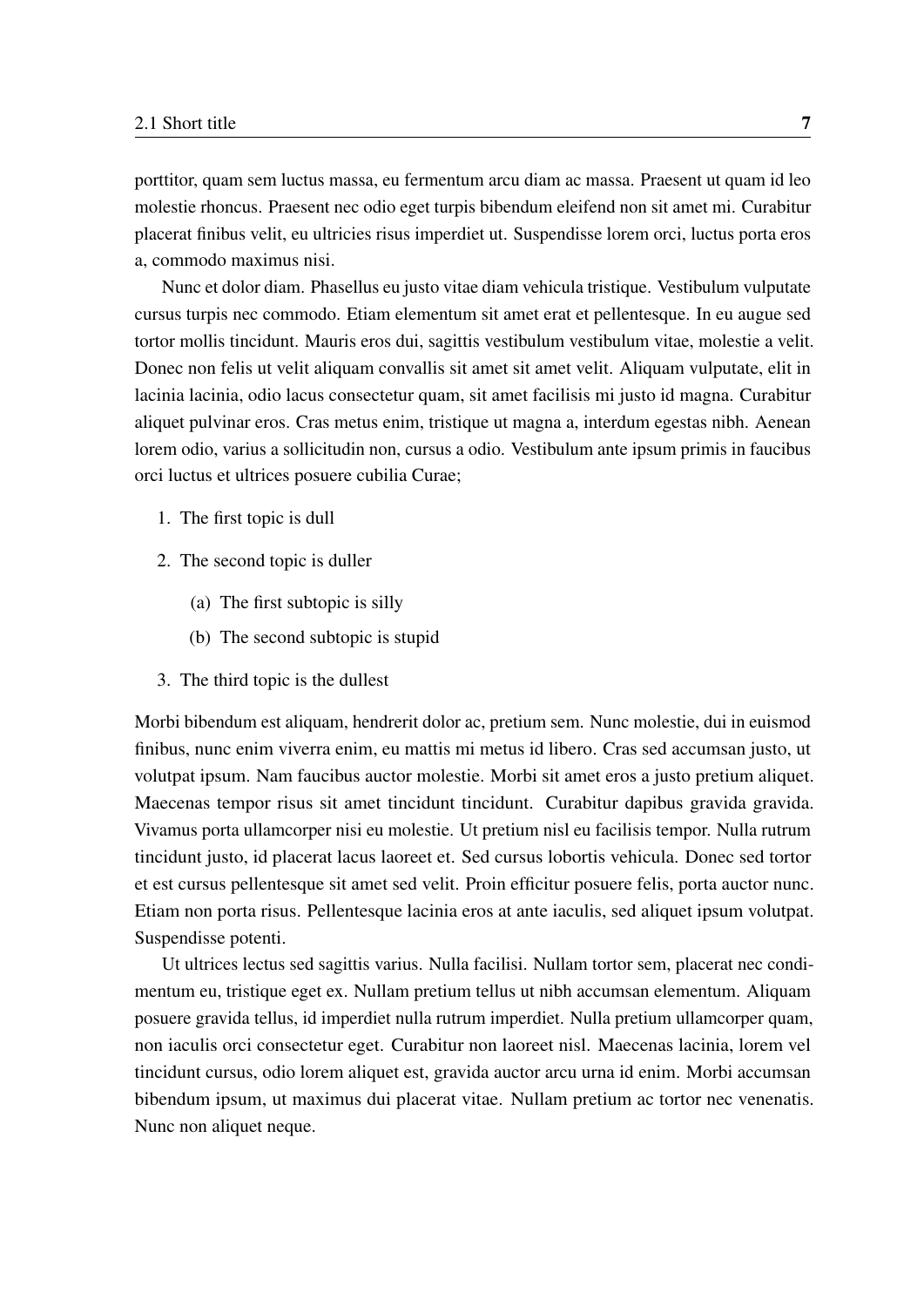### Itemize

- The first topic is dull
- The second topic is duller
	- The first subtopic is silly
	- The second subtopic is stupid
- The third topic is the dullest

## Description

The first topic is dull

The second topic is duller

The first subtopic is silly

The second subtopic is stupid

The third topic is the dullest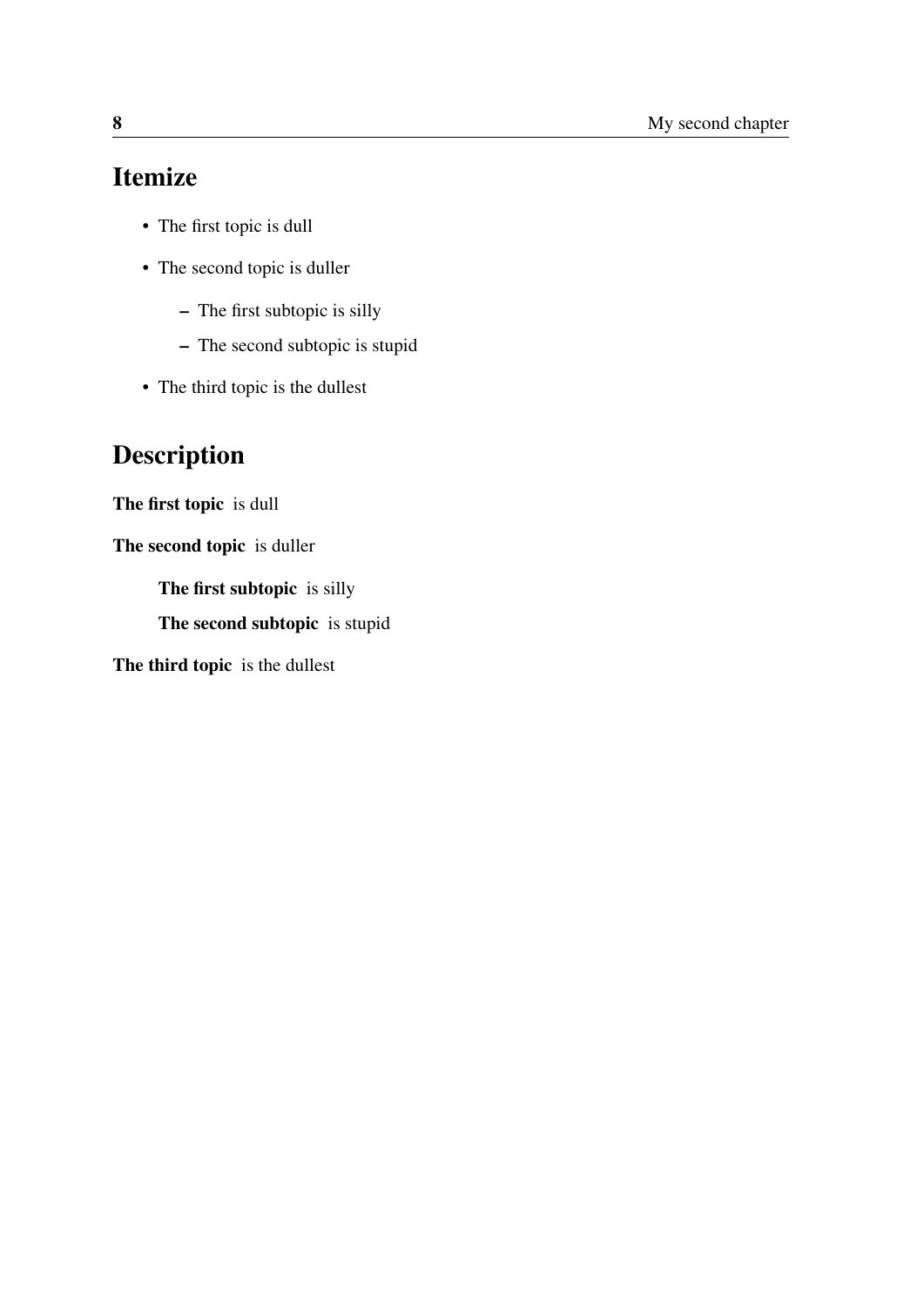#### 2.2 Hidden section

Lorem ipsum dolor sit amet, *consectetur adipiscing elit*. In magna nisi, aliquam id blandit id, congue ac est. Fusce porta consequat leo. Proin feugiat at felis vel consectetur. Ut tempus ipsum sit amet congue posuere. Nulla varius rutrum quam. Donec sed purus luctus, faucibus velit id, ultrices sapien. Cras diam purus, tincidunt eget tristique ut, egestas quis nulla. Curabitur vel iaculis lectus. Nunc nulla urna, ultrices et eleifend in, accumsan ut erat. In ut ante leo. Aenean a lacinia nisl, sit amet ullamcorper dolor. Maecenas blandit, tortor ut scelerisque congue, velit diam volutpat metus, sed vestibulum eros justo ut nulla. Etiam nec ipsum non enim luctus porta in in massa. Cras arcu urna, malesuada ut tellus ut, pellentesque mollis risus.Morbi vel tortor imperdiet arcu auctor mattis sit amet eu nisi. Nulla gravida urna vel nisl egestas varius. Aliquam posuere ante quis malesuada dignissim. Mauris ultrices tristique eros, a dignissim nisl iaculis nec. Praesent dapibus tincidunt mauris nec tempor. Curabitur et consequat nisi. Quisque viverra egestas risus, ut sodales enim blandit at. Mauris quis odio nulla. Cras euismod turpis magna, in facilisis diam congue non. Mauris faucibus nisl a orci dictum, et tempus mi cursus.

Etiam elementum tristique lacus, sit amet eleifend nibh eleifend sed  $^1$  $^1$ . Maecenas dapibu augue ut urna malesuada, non tempor nibh mollis. Donec sed sem sollicitudin, convallis velit aliquam, tincidunt diam. In eu venenatis lorem. Aliquam non augue porttitor tellus faucibus porta et nec ante. Proin sodales, libero vitae commodo sodales, dolor nisi cursus magna, non tincidunt ipsum nibh eget purus. Nam rutrum tincidunt arcu, tincidunt vulputate mi sagittis id. Proin et nisi nec orci tincidunt auctor et porta elit. Praesent eu dolor ac magna cursus euismod. Integer non dictum nunc.

<span id="page-26-0"></span> $1$ My footnote goes blah blah blah! ...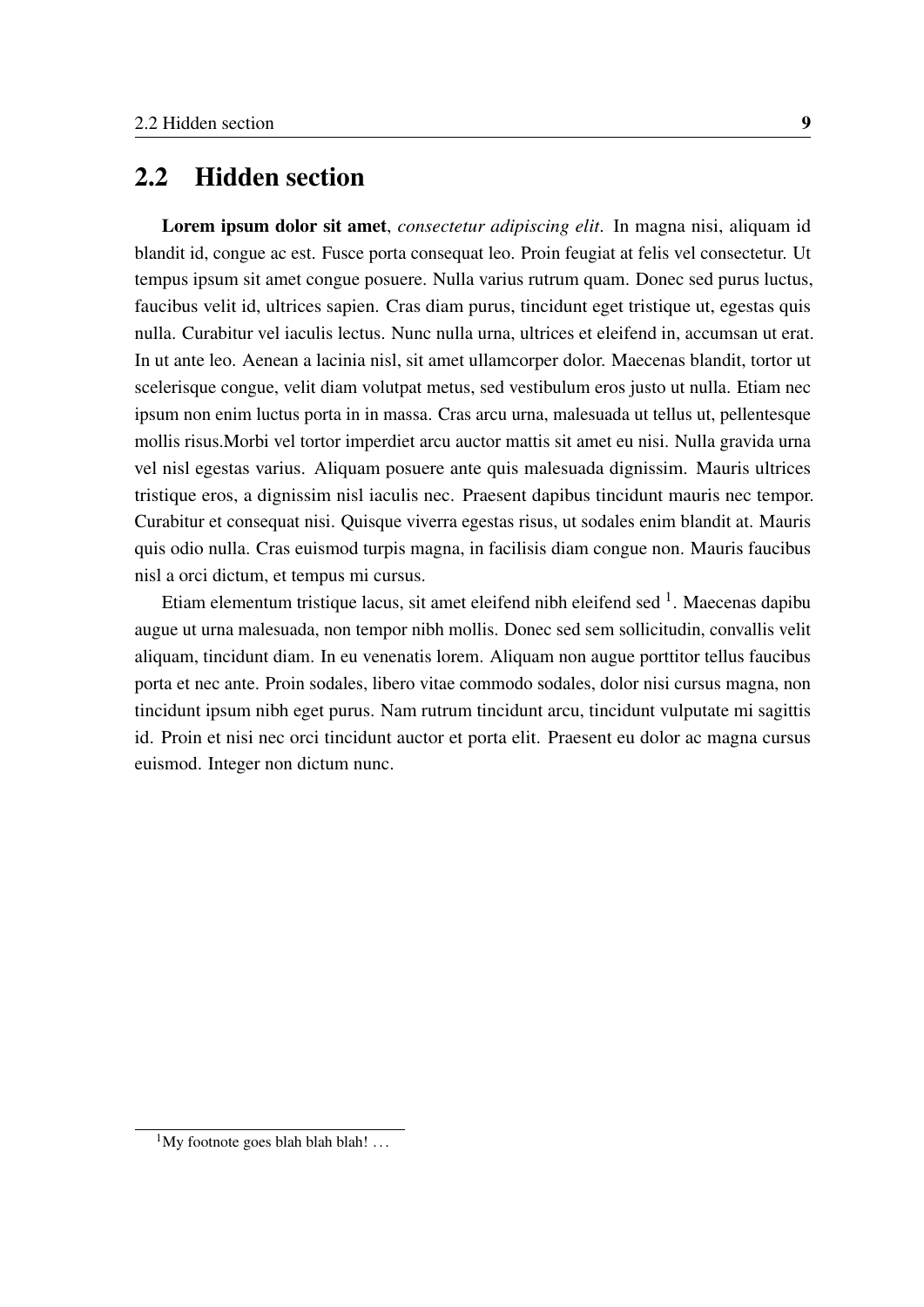<span id="page-27-0"></span>

# Subplots

I can cite Wall-E (see Fig. 2.2b) and Minions in despicable me (Fig. 2.2c) or I can cite the whole figure as Fig. 2.2 Subplots<br>I can cite Wall-E (see Fig. [2.2b\)](#page-27-0) and Minions in despicable me (Fig. [2.2c\)](#page-27-0) or I can cite the whole figure as Fig. [2.2](#page-27-0)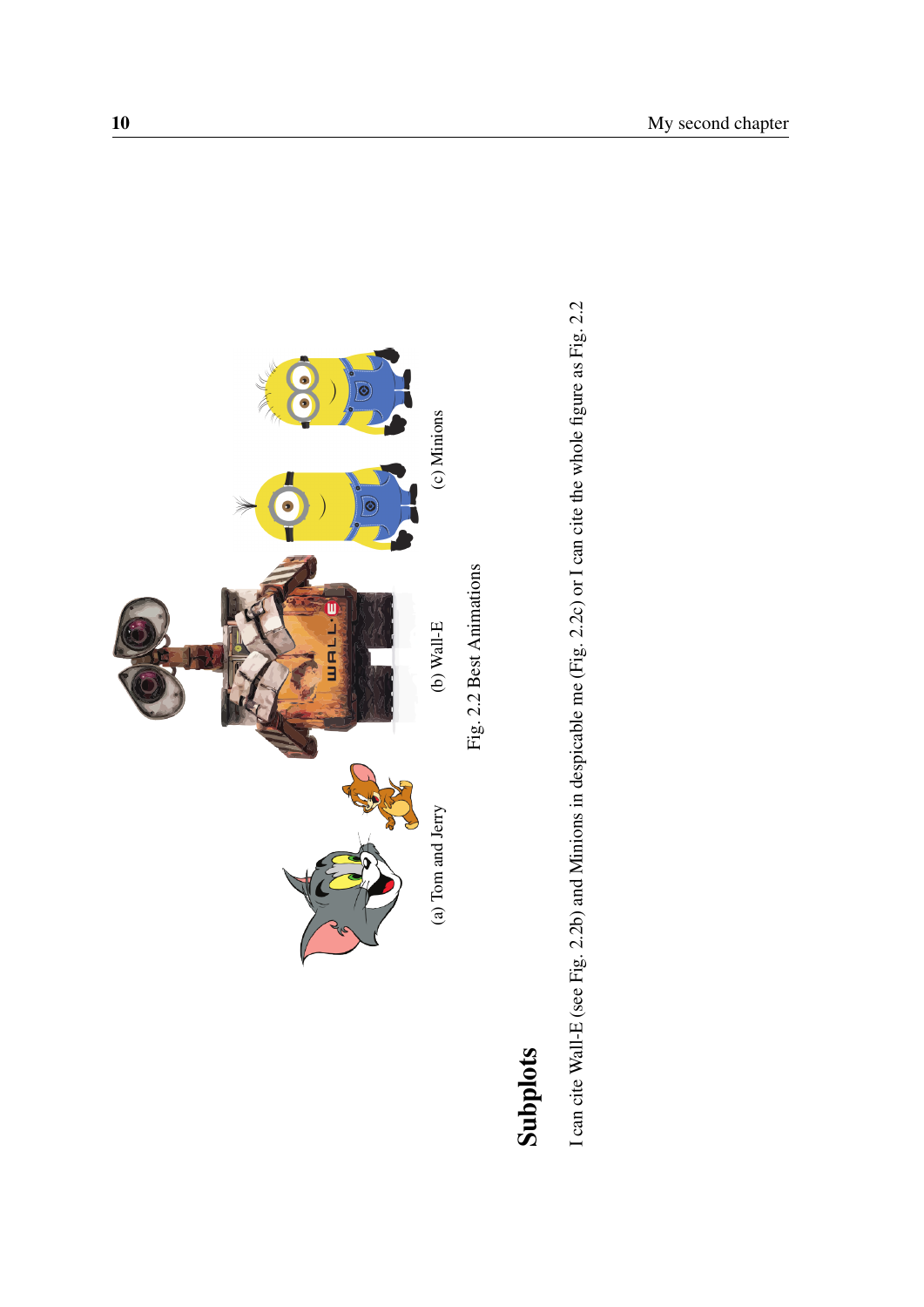## <span id="page-28-0"></span>Chapter 3

## My third chapter

#### <span id="page-28-1"></span>3.1 First section of the third chapter

And now I begin my third chapter here ... And now to cite some more people Read [\[6\]](#page-32-5), Ancey et al. [\[2\]](#page-32-6)

#### <span id="page-28-2"></span>3.1.1 First subsection in the first section

... and some more

#### <span id="page-28-3"></span>3.1.2 Second subsection in the first section

... and some more ...

#### First subsub section in the second subsection

. . . and some more in the first subsub section otherwise it all looks the same doesn't it? well we can add some text to it ...

#### <span id="page-28-4"></span>3.1.3 Third subsection in the first section

... and some more ...

#### First subsub section in the third subsection

. . . and some more in the first subsub section otherwise it all looks the same doesn't it? well we can add some text to it and some more and some more and some more and some more and some more and some more and some more ...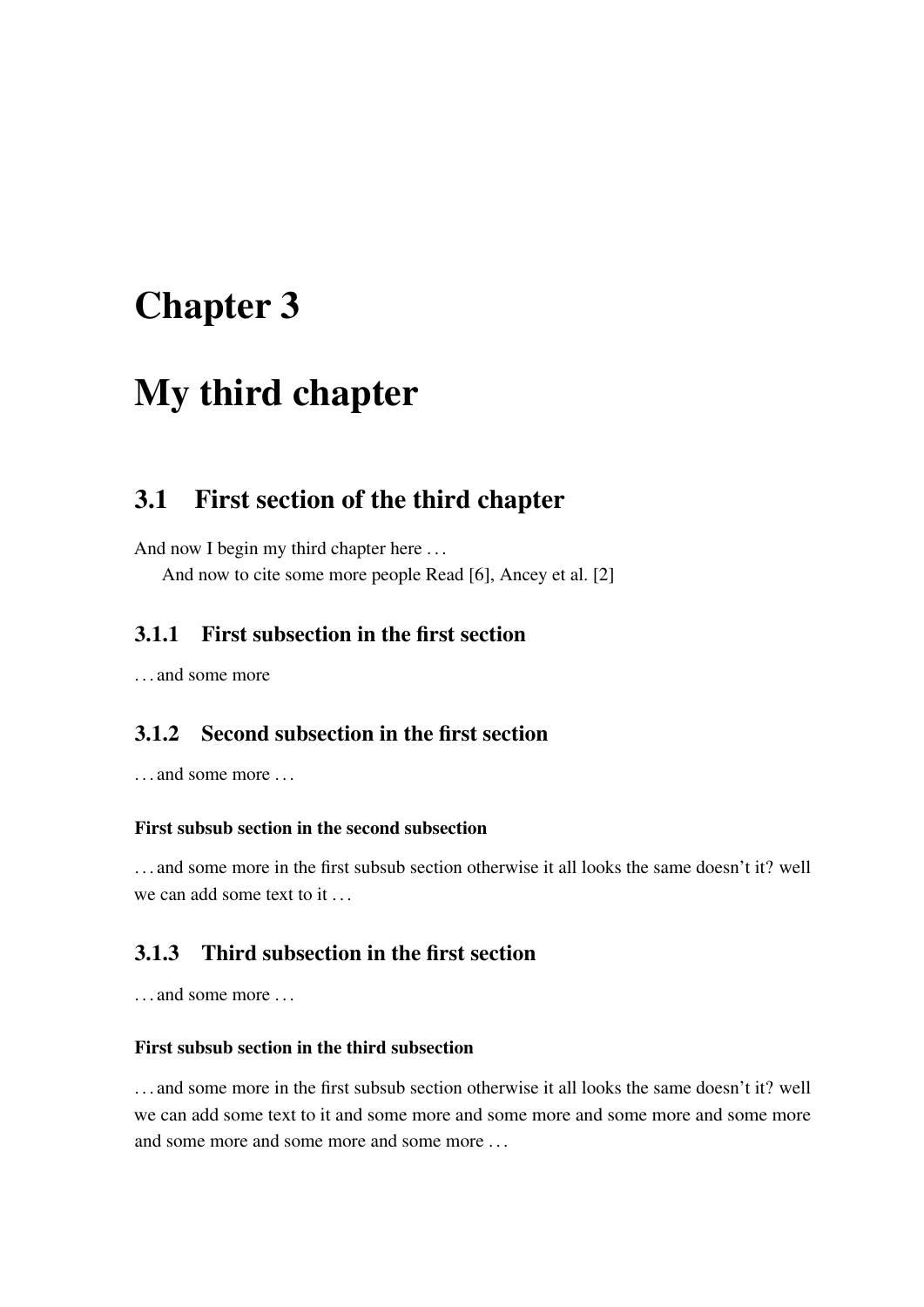#### Second subsub section in the third subsection

. . . and some more in the first subsub section otherwise it all looks the same doesn't it? well we can add some text to it . . .

#### <span id="page-29-0"></span>3.2 Second section of the third chapter

and here I write more . . .

#### <span id="page-29-1"></span>3.3 The layout of formal tables

This section has been modified from "Publication quality tables in LAT<sub>EX\*</sub>" by Simon Fear.

The layout of a table has been established over centuries of experience and should only be altered in extraordinary circumstances.

When formatting a table, remember two simple guidelines at all times:

- 1. Never, ever use vertical rules (lines).
- 2. Never use double rules.

These guidelines may seem extreme but I have never found a good argument in favour of breaking them. For example, if you feel that the information in the left half of a table is so different from that on the right that it needs to be separated by a vertical line, then you should use two tables instead. Not everyone follows the second guideline:

There are three further guidelines worth mentioning here as they are generally not known outside the circle of professional typesetters and subeditors:

- 3. Put the units in the column heading (not in the body of the table).
- 4. Always precede a decimal point by a digit; thus 0.1 *not* just .1.
- 5. Do not use 'ditto' signs or any other such convention to repeat a previous value. In many circumstances a blank will serve just as well. If it won't, then repeat the value.

A frequently seen mistake is to use '\begin{center}' . . . '\end{center}' inside a figure or table environment. This center environment can cause additional vertical space. If you want to avoid that just use '\centering'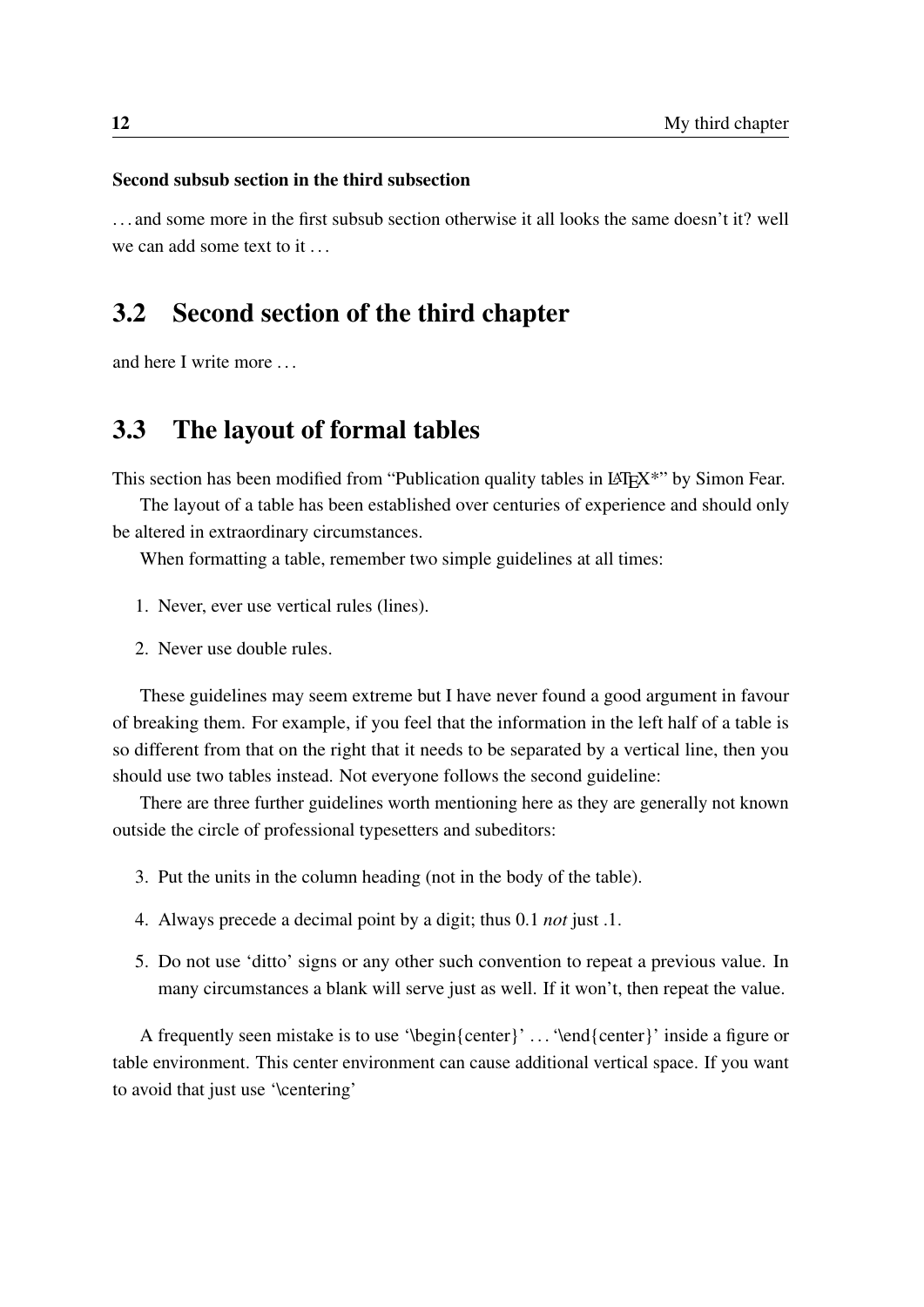<span id="page-30-0"></span>

|                    | Species I |           | Species II |           |
|--------------------|-----------|-----------|------------|-----------|
| Dental measurement | mean      | <b>SD</b> | mean       | <b>SD</b> |
| I1MD               | 6.23      | 0.91      | 5.2        | 0.7       |
| <b>I1LL</b>        | 7.48      | 0.56      | 8.7        | 0.71      |
| I2MD               | 3.99      | 0.63      | 4.22       | 0.54      |
| 12LL               | 6.81      | 0.02      | 6.66       | 0.01      |
| <b>CMD</b>         | 13.47     | 0.09      | 10.55      | 0.05      |
| <b>CBL</b>         | 11.88     | 0.05      | 13.11      | 0.04      |

Table 3.1 A badly formatted table

Table 3.2 A nice looking table

<span id="page-30-1"></span>

| Dental measurement | Species I |      | Species II |      |
|--------------------|-----------|------|------------|------|
|                    | mean      | SD.  | mean       | SD   |
| I1MD               | 6.23      | 0.91 | 5.2        | 0.7  |
| <b>I1LL</b>        | 7.48      | 0.56 | 8.7        | 0.71 |
| I2MD               | 3.99      | 0.63 | 4.22       | 0.54 |
| <b>I2LL</b>        | 6.81      | 0.02 | 6.66       | 0.01 |
| <b>CMD</b>         | 13.47     | 0.09 | 10.55      | 0.05 |
| CBL.               | 11.88     | 0.05 | 13.11      | 0.04 |
|                    |           |      |            |      |

<span id="page-30-2"></span>Table 3.3 Even better looking table using booktabs

| Dental measurement | Species I |      | Species II |      |
|--------------------|-----------|------|------------|------|
|                    | mean      | SD   | mean       | SD   |
| I1MD               | 6.23      | 0.91 | 5.2        | 0.7  |
| IILL.              | 7.48      | 0.56 | 8.7        | 0.71 |
| I2MD               | 3.99      | 0.63 | 4.22       | 0.54 |
| <b>I2LL</b>        | 6.81      | 0.02 | 6.66       | 0.01 |
| <b>CMD</b>         | 13.47     | 0.09 | 10.55      | 0.05 |
| CBL.               | 11.88     | 0.05 | 13.11      | 0.04 |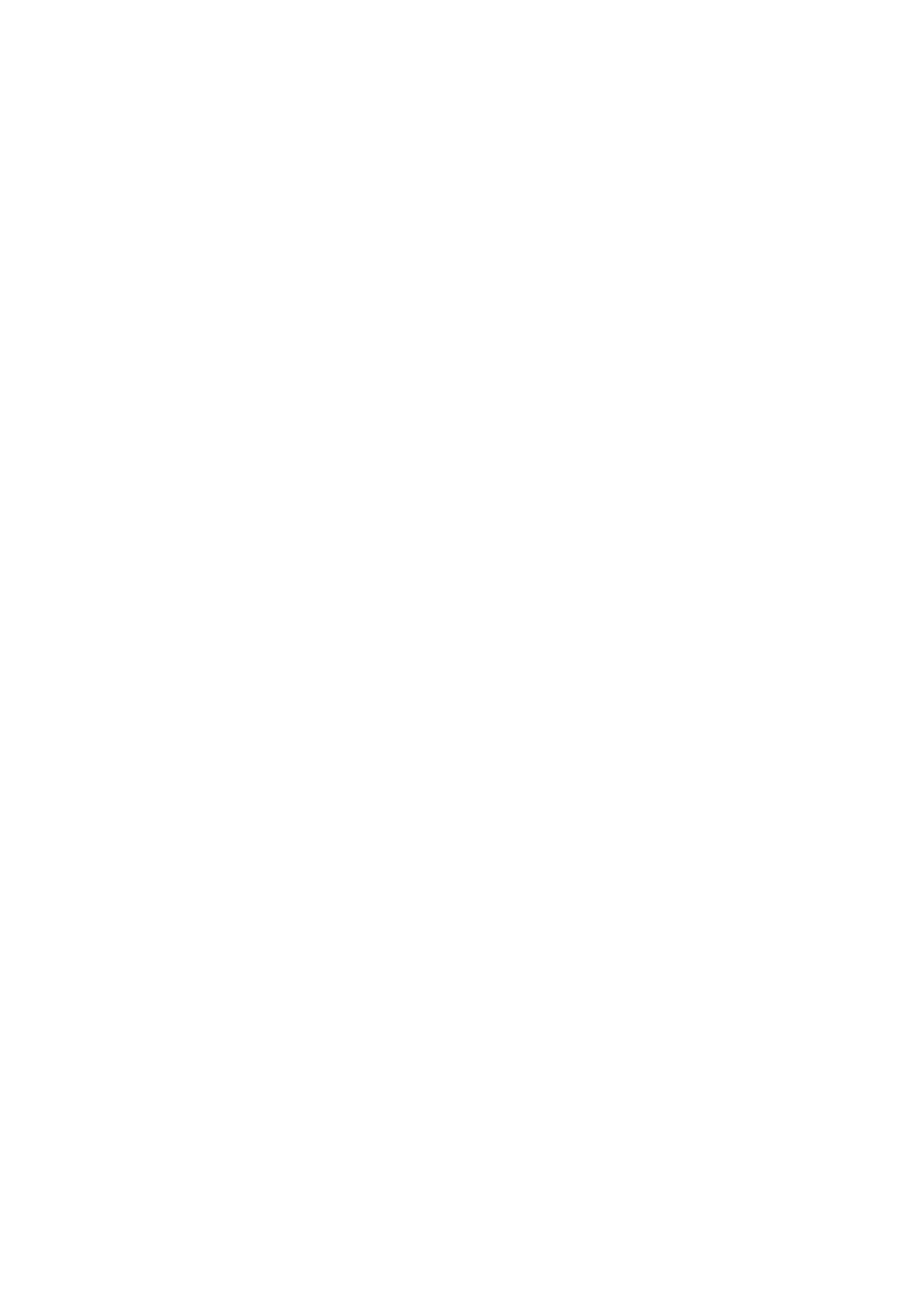## <span id="page-32-0"></span>References

- <span id="page-32-2"></span>[1] Abramovich, Y. A., Aliprantis, C. D., and Burkinshaw, O. (1995). Another characterization of the invariant subspace problem. *Operator Theory in Function Spaces and Banach Lattices.* The A.C. Zaanen Anniversary Volume*, Operator Theory: Advances and Applications*, 75:15–31. Birkhäuser Verlag.
- <span id="page-32-6"></span>[2] Ancey, C., Coussot, P., and Evesque, P. (1996). Examination of the possibility of a fluid-mechanics treatment of dense granular flows. *Mechanics of Cohesive-frictional Materials*, 1(4):385–403.
- <span id="page-32-1"></span>[3] Aupetit, B. (1991). *A Primer on Spectral Theory*. Springer-Verlag, New York.
- <span id="page-32-3"></span>[4] Conway, J. B. (1990). *A Course in Functional Analysis*. Springer-Verlag, New York, second edition.
- <span id="page-32-4"></span>[5] Ljubič, J. I. and Macaev, V. I. (1965). On operators with a separable spectrum. Amer. *Math. Soc. Transl. (2)*, 47:89–129.
- <span id="page-32-5"></span>[6] Read, C. J. (1985). A solution to the invariant subspace problem on the space  $l_1$ . *Bull. London Math. Soc.*, 17:305–317.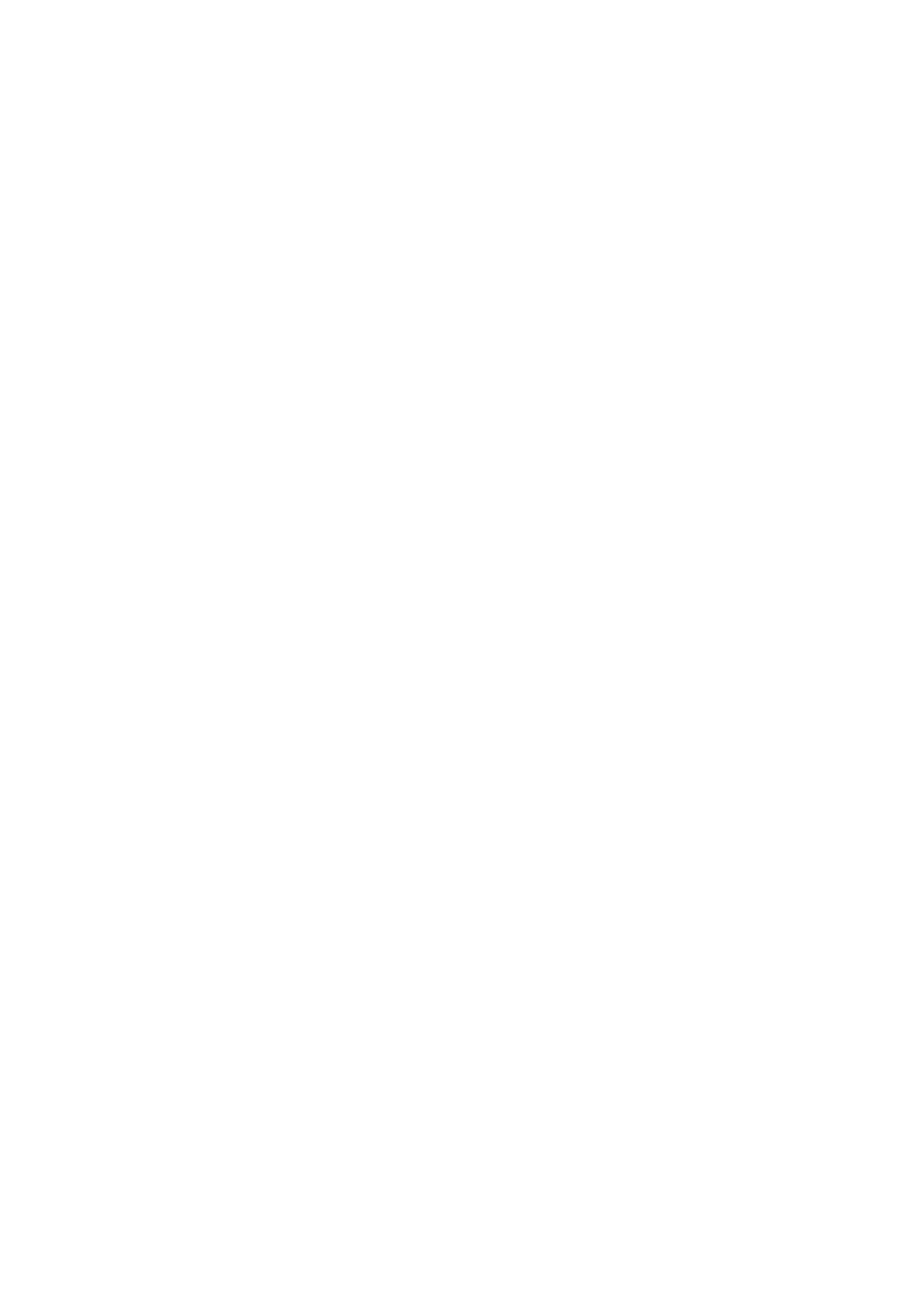## <span id="page-34-0"></span>Appendix A

## How to install LYFX

#### Windows OS

#### TeXLive package - full version

- 1. Download the TeXLive ISO (2.2GB) from <https://www.tug.org/texlive/>
- 2. Download WinCDEmu (if you don't have a virtual drive) from <http://wincdemu.sysprogs.org/download/>
- 3. To install Windows CD Emulator follow the instructions at <http://wincdemu.sysprogs.org/tutorials/install/>
- 4. Right click the iso and mount it using the WinCDEmu as shown in <http://wincdemu.sysprogs.org/tutorials/mount/>
- 5. Open your virtual drive and run setup.pl
- or

#### Basic MikTeX - T<sub>F</sub>X distribution

- 1. Download Basic-MiKTEX(32bit or 64bit) from <http://miktex.org/download>
- 2. Run the installer
- 3. To add a new package go to Start » All Programs » MikTex » Maintenance (Admin) and choose Package Manager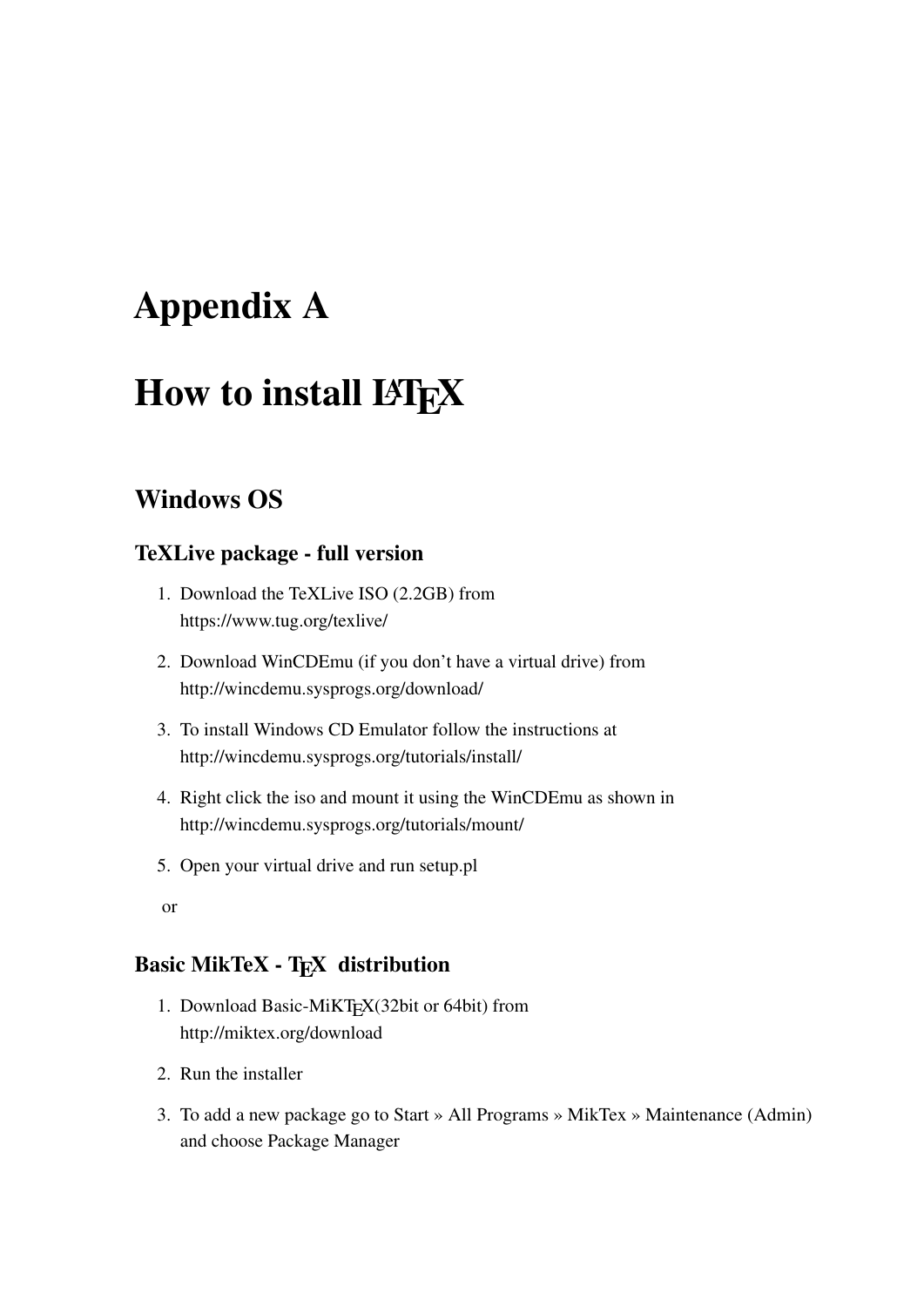4. Select or search for packages to install

#### TexStudio - TFX editor

- 1. Download TexStudio from <http://texstudio.sourceforge.net/#downloads>
- 2. Run the installer

#### Mac OS X

#### MacTeX - TFX distribution

- 1. Download the file from <https://www.tug.org/mactex/>
- 2. Extract and double click to run the installer. It does the entire configuration, sit back and relax.

#### TexStudio - TFX editor

- 1. Download TexStudio from <http://texstudio.sourceforge.net/#downloads>
- 2. Extract and Start

#### Unix/Linux

#### TeXLive - TFX distribution

#### Getting the distribution:

- 1. TexLive can be downloaded from [http://www.tug.org/texlive/acquire-netinstall.html.](http://www.tug.org/texlive/acquire-netinstall.html)
- 2. TexLive is provided by most operating system you can use (rpm,apt-get or yum) to get TexLive distributions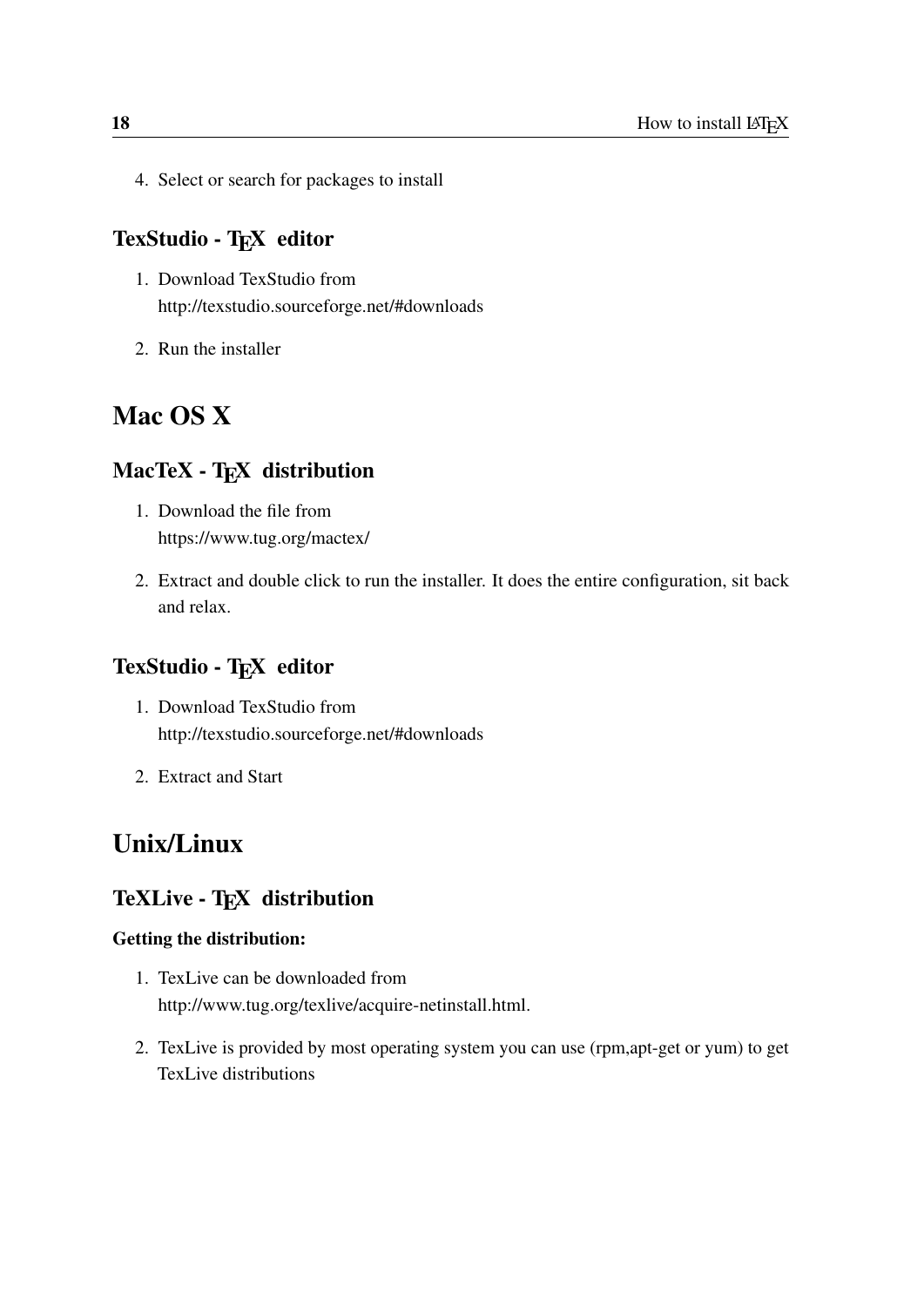#### Installation

1. Mount the ISO file in the mnt directory

mount -t iso9660 -o ro,loop,noauto /your/texlive####.iso /mnt

- 2. Install wget on your OS (use rpm, apt-get or yum install)
- 3. Run the installer script install-tl.

cd /your/download/directory ./install-tl

- 4. Enter command 'i' for installation
- 5. Post-Installation configuration: <http://www.tug.org/texlive/doc/texlive-en/texlive-en.html#x1-320003.4.1>
- 6. Set the path for the directory of TexLive binaries in your .bashrc file

#### For 32bit OS

For Bourne-compatible shells such as bash, and using Intel x86 GNU/Linux and a default directory setup as an example, the file to edit might be

```
edit $~/.bashrc file and add following lines
PATH=/usr/local/texlive/2011/bin/i386-linux:$PATH;
export PATH
MANPATH=/usr/local/texlive/2011/texmf/doc/man:$MANPATH;
export MANPATH
INFOPATH=/usr/local/texlive/2011/texmf/doc/info:$INFOPATH;
export INFOPATH
```
#### For 64bit OS

```
edit $~/.bashrc file and add following lines
PATH=/usr/local/texlive/2011/bin/x86_64-linux:$PATH;
export PATH
MANPATH=/usr/local/texlive/2011/texmf/doc/man:$MANPATH;
export MANPATH
```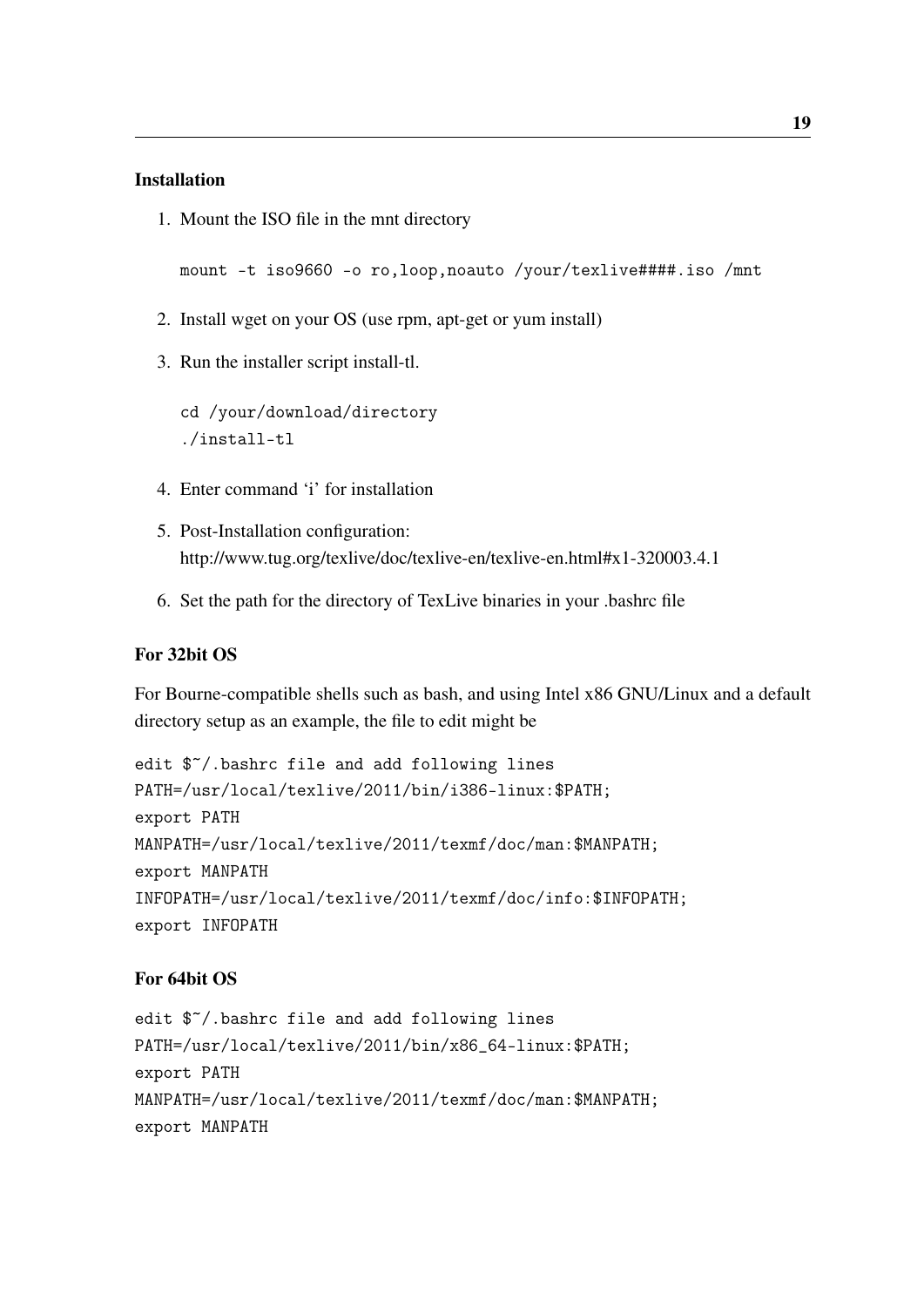INFOPATH=/usr/local/texlive/2011/texmf/doc/info:\$INFOPATH; export INFOPATH

#### Fedora/RedHat/CentOS:

sudo yum install texlive sudo yum install psutils

#### SUSE:

sudo zypper install texlive

#### Debian/Ubuntu:

sudo apt-get install texlive texlive-latex-extra sudo apt-get install psutils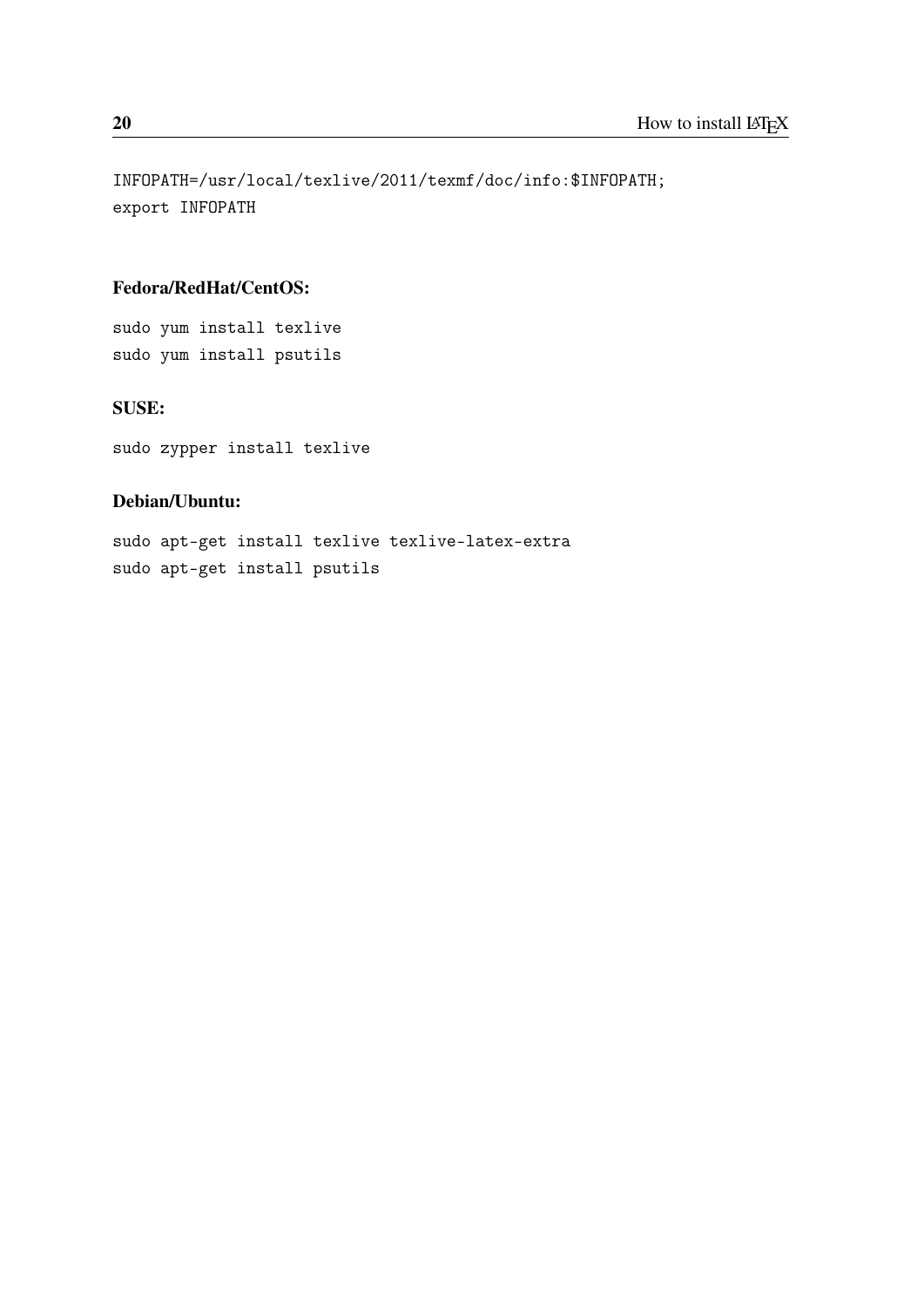## <span id="page-38-0"></span>Appendix B

## Installing the CUED class file

LATEX.cls files can be accessed system-wide when they are placed in the <texmf>/tex/latex directory, where  $\langle$ texmf> is the root directory of the user's T<sub>E</sub>Xinstallation. On systems that have a local texmf tree (<texmflocal>), which may be named "texmf-local" or "localtexmf", it may be advisable to install packages in <texmflocal>, rather than <texmf> as the contents of the former, unlike that of the latter, are preserved after the LAT<sub>E</sub>Xsystem is reinstalled and/or upgraded.

It is recommended that the user create a subdirectory <texmf>/tex/latex/CUED for all CUED related LATEXclass and package files. On some LATEXsystems, the directory look-up tables will need to be refreshed after making additions or deletions to the system files. For TEXLive systems this is accomplished via executing "texhash" as root. MIKTEXusers can run "initexmf -u" to accomplish the same thing.

Users not willing or able to install the files system-wide can install them in their personal directories, but will then have to provide the path (full or relative) in addition to the filename when referring to them in LAT<sub>E</sub>X.